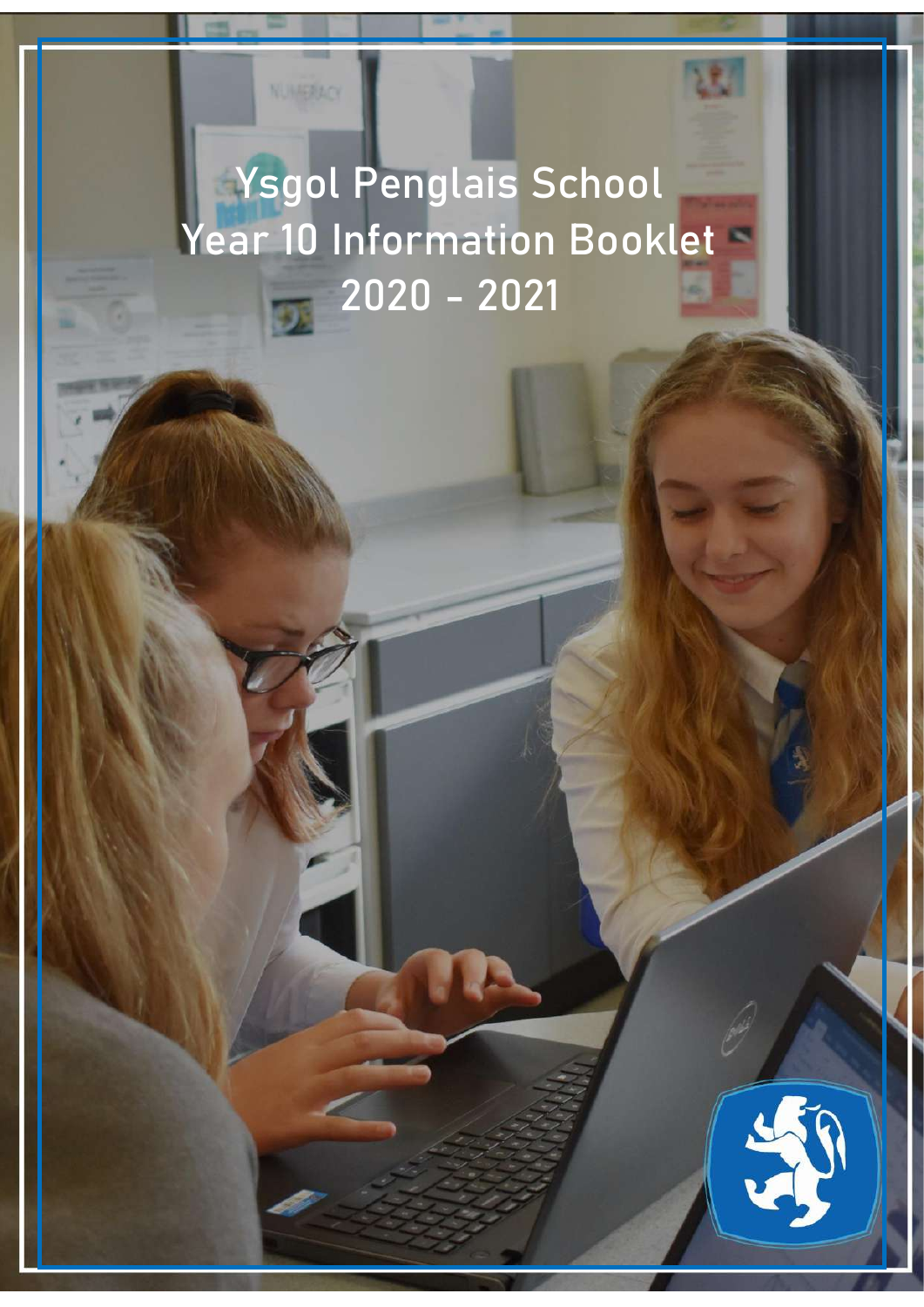# **Vision and Values of Penglais School**

Ysgol Penglais is a happy, ambitious and high achieving school where everyone is respected and valued. We are a strong community where everyone cares for each other, knowing that only through collaboration and respect will we achieve and become our very best. The school is vibrant with student and staff co-operating, learning, thinking and working hard. We recognise that overcoming challenges is key to success and by developing bravery, confidence and resilience our students will become successful citizens of their communities, Wales and the world.

We will achieve this vision together through our school values:



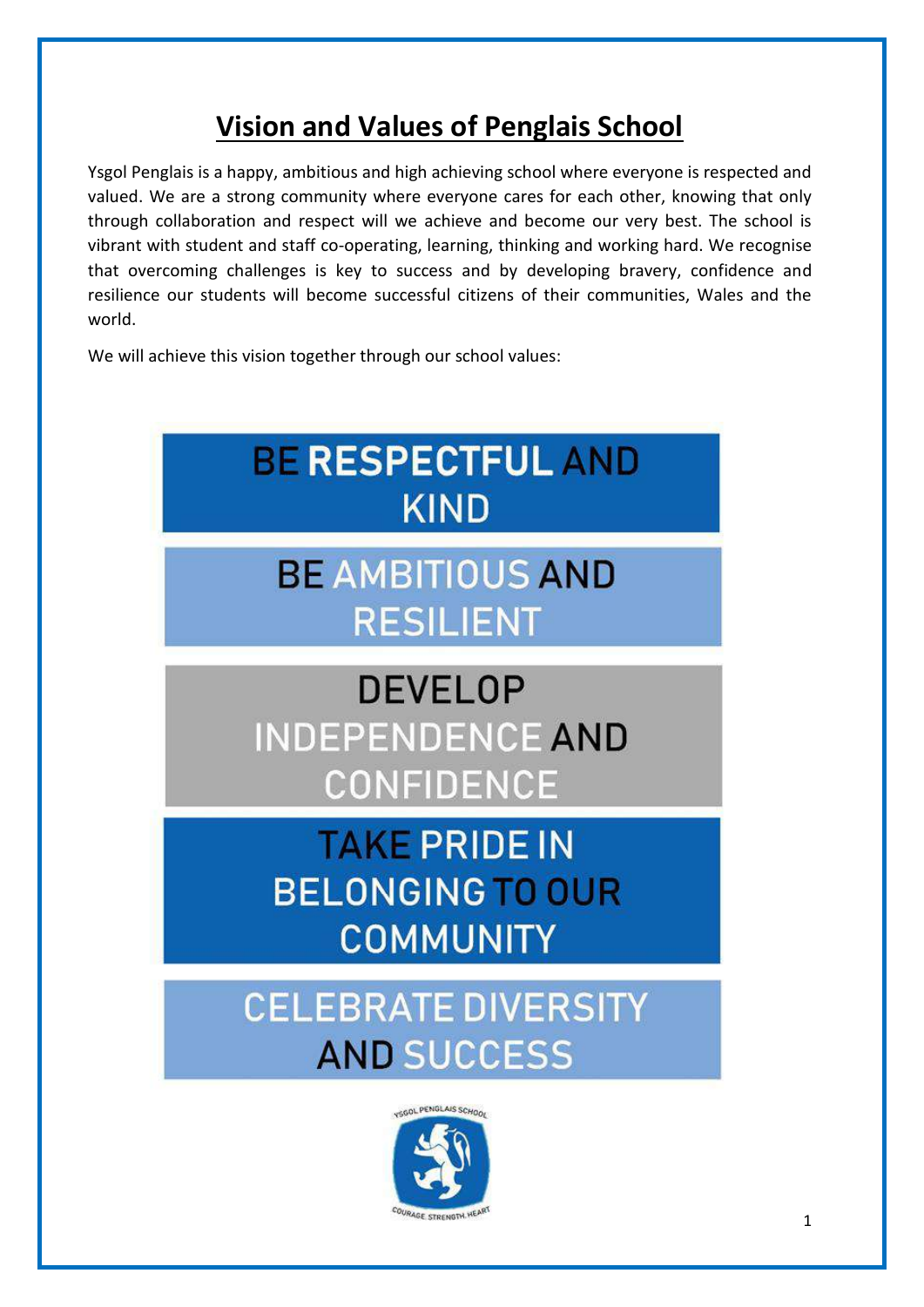Dear Parents/Guardians,

Welcome to Year 10. This is the start of the most important years of secondary education. The two GCSE years form the foundation for future pathways such as a job, training or further education.

For all students the challenges are immense. The need to be more self-motivated, the confidence to ask when unsure, developing coping strategies, getting organised, completing even more work both in school and at home, completing Controlled Tasks, understanding exam structure and techniques, revising and finally sitting their exams will put pressure on students facing the challenges of the GCSE exams. All this comes at a time when, from a teenage perspective, interest and effort in education and the long-term benefits of that learning often comes a long way down the priority list, after friendships, social life, romance and hobbies.

For many parents/guardians, this will be the first time you have experienced this kind of pressure on your child. For others, you will have had the experience with older siblings. It can be a very stressful time for you as parents/guardians too. Nevertheless, the evidence shows that the greater the parent/guardian support the greater the results. You are the expert on your own child and have always been his or her most important teacher. Your support, encouragement and interest can make a spectacular difference to your child's motivation and ability to cope with the academic and organisational demands of the exam years.

Please remember that whatever your individual child's needs, your chief role will always be that of the person who cares most, champion of their needs and admirer of every achievement. The most important role you will play is to be proud of them whatever happens.

As a school we will do our utmost to ensure the success of your child. Strong links between school and home will be vital and it is encouraging to have spoken to many parents/guardians already about their child's progress. This guide is designed to give you the key information you will need to support your child through the coming year. When new information arises, we will be quick to communicate that to you via the school's Parent Mail service. There is also a wealth of information on the school's website, www.penglais.org.uk under the exams section. When there are concerns about your child's progress, we will contact you, however, we also welcome contact from home if you have concerns. By working together both the school and parents/guardians can ensure the best possible outcomes for your child.

Yours sincerely,

Mrs S Johnson **Year 10 Leader**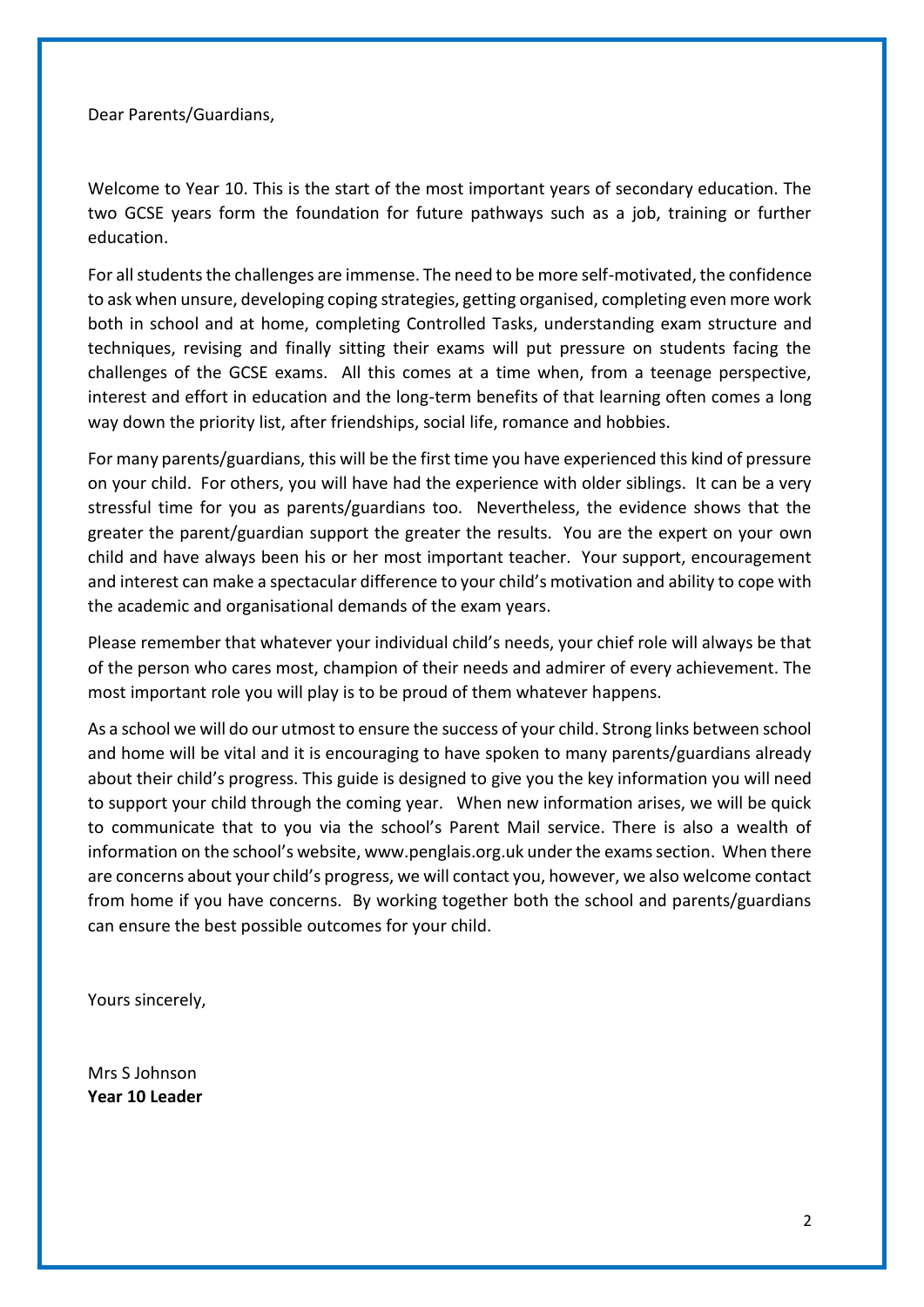### **Assessment**

**The following will be reported to Parents three times during Year 10. All reported grades are based on Key Assessments that take place through the year Target Grades** What a student should aim to achieve in a subject **Progress Grades** Current progress in a subject **Predicted Final Grades** What they will achieve in the final GCSE, based on current progress **Attitude to Learning** Effort, behaviour, homework

|                            | <b>Key Staff</b> |
|----------------------------|------------------|
| Head teacher:              | Ms M. Hughes     |
| <b>Deputy Headteacher:</b> | Ms H. Leighton   |
| Year Leader:               | Mrs S Johnson    |

### **Faculty Leaders:**

| Maths & Numeracy             | Dr J. Devlin  |
|------------------------------|---------------|
| English & Literacy           | Mrs J. Davies |
| Science & Digital Competency | Mr S. Jones   |
| Welsh Baccalaureate          | Miss K. Davis |
| Creative                     | Mr J. Evans   |
| <b>Humanities</b>            | Mr D. Payne   |

### **Useful contacts**

| <b>Name</b>    | Job title               | <b>Telephone</b> | Email                      |
|----------------|-------------------------|------------------|----------------------------|
| Mrs S Johnson  | Year Leader of Year 10  | 01970 621120     | s.johnson@penglais.org.uk  |
| Ms L Jones     | Attendance              | 01970 621124     | attendance@penglais.org.uk |
| Miss C Jones   | <b>Student Services</b> | 01970 621121     | cej@penglais.org.uk        |
| Mrs M Williams | Finance                 | 01970 621131     | maw@penglais.org.uk        |

### **Key Priorities**

### **Students**

- Take responsibility for your own learning
- Ask when you don't understand
- Find ways of coping with stress
- Stay healthy
- Get organised
- Attend school every day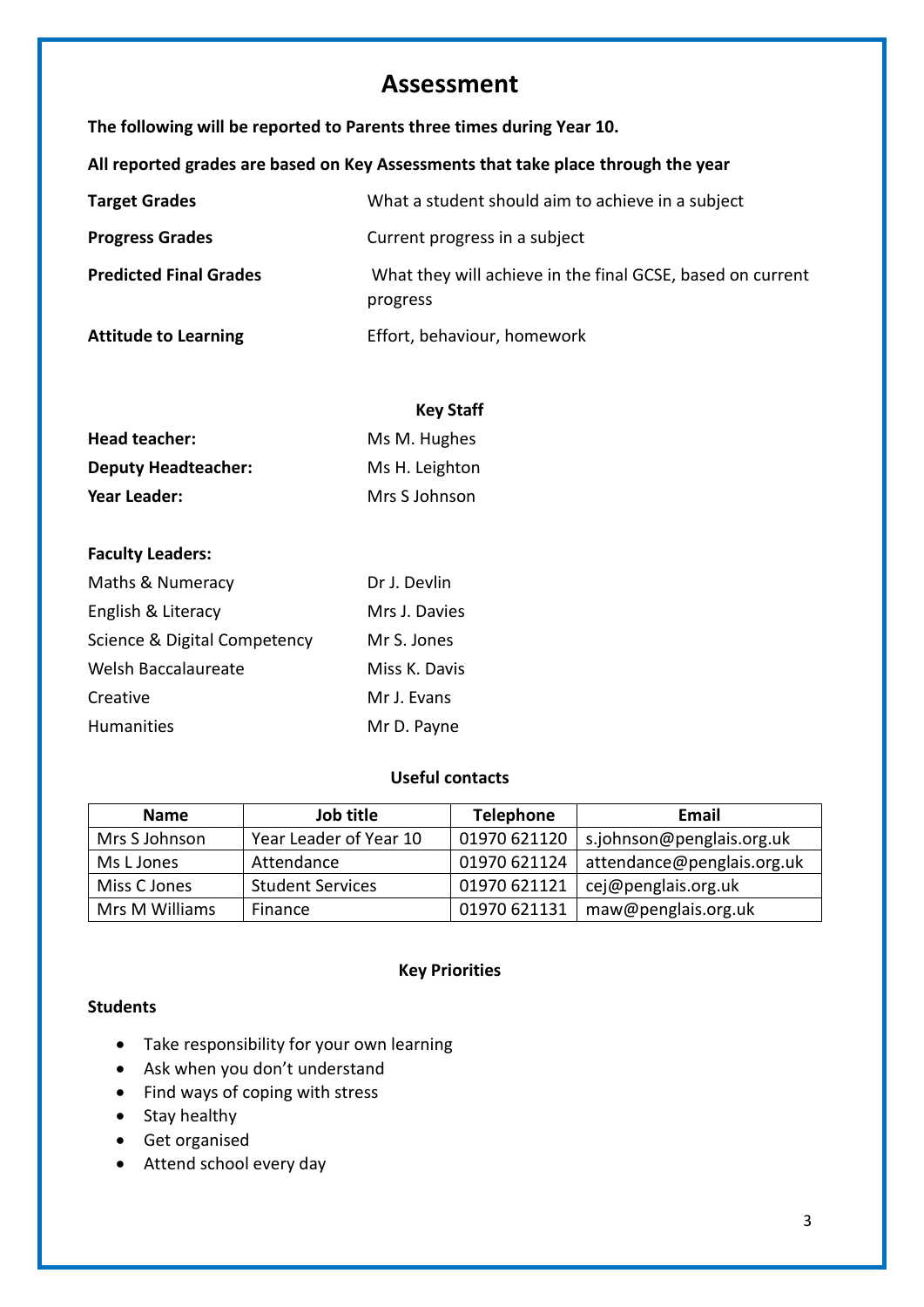- Listen to your teachers
- Stay on top of the work. Complete all tasks on time. Get controlled tasks done.
- Start effective revision now
- Complete as many past papers as you can to perfect your exam technique
- Know your exam timetable
- Come to school on the day of the exam in the correct uniform, with the correct equipment and on time

### **Parents/Guardians**

- Ensure your child attends school
- Attend parents' evenings
- Provide space and time for your child to work at home
- Ensure your child has the correct equipment for school and their exam
- Show an interest in their subjects
- Help your child break down tasks into manageable chunks
- Agree a timetable for homework/revision
- Give them time to let off steam
- Listen to their concerns
- Liaise with school to resolve any problems early
- Help them find past papers/revision guides online

#### **School**

- Report on your child's progress
- Communicate with students and parents when there are concerns about progress
- Ensure the content of each exam is covered
- Provide opportunities for your child to learn the correct techniques for their exams
- Ensure Controlled Tasks are completed
- Give opportunities for your child to catch up on missing work
- Give access to relevant information regarding the GCSE courses and exams
- Advise on effective revision techniques
- Provide academic and emotional support when things don't go as planned
- Ensure exam procedures are followed correctly
- Offer advice on the next step for your child, whether that be sixth form, college, apprenticeships etc.

| <b>Progress Report 1</b>        | November 2020                  |
|---------------------------------|--------------------------------|
| <b>Parents Evening</b>          | 30 <sup>th</sup> November 2020 |
| <b>Progress Report 2</b>        | January 2021                   |
| <b>Progress Report 3 + Full</b> | <b>April 2021</b>              |
| <b>Summer Exams</b>             | <b>June 2021</b>               |
| <b>Progress Report 4</b>        | <b>July 2021</b>               |

### **Key Dates**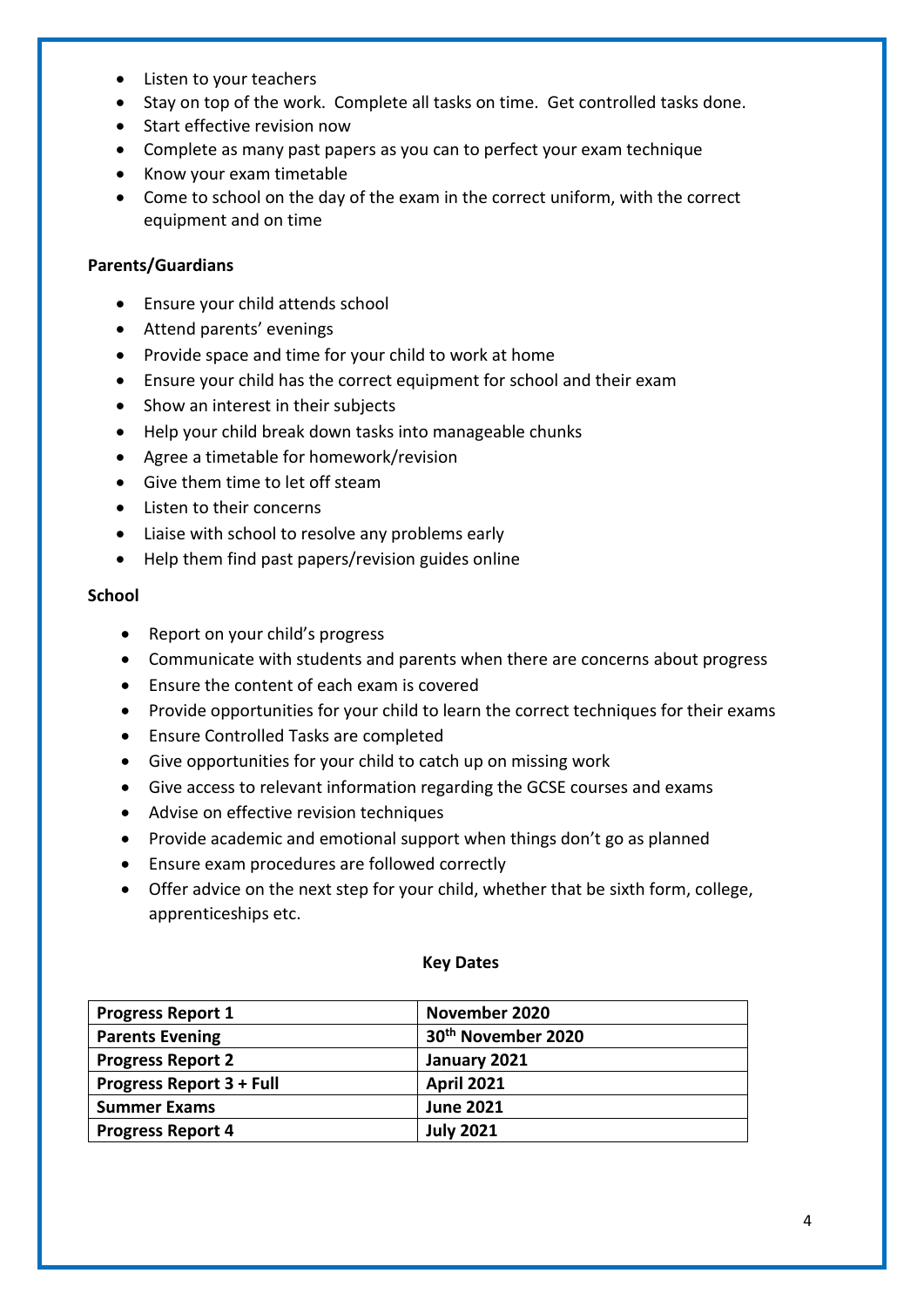In addition to these dates, a significant number of students will be mentored, have their books monitored and targets set for improvement. As part of this, contact with home will be made if there are concerns to raise. If necessary, the school will also call you for a meeting with the Year Leader or Faculty Leaders to discuss the concerns of your child's teachers.

# **Supporting your child with their homework**

### **General Advice:**

- All students are different and have different needs. Some will require a lot of support from you, others will require the minimum. It is most important that you have an honest discussion with your child – "How can I support you?" Many children will be put off if you become overinvolved or controlling. Ensure you establish that you are there to support.
- Consider using a reward structure to motivate your child. Rewards don't have to be financial or very big; talk to your child about what they would value, an extra night out, and extension to the time they can come in, a trip with friends, being let off household chores etc. Don't make rewards dependent on results, this can lead to added disappointment if they don't do as well as expected; rewards should be based on effort.
- Clear boundaries are vital. Whilst you do not want to be seen to 'nag' you also have a duty to check that your child is doing their homework properly. Explain this to them from the outset. This will help avoid unnecessary accusations of 'nagging'.
- All students will fall behind, feel unmotivated or overwhelmed, or struggle with the balance of social and school demands at times. When your child feels like this, getting cross can have a negative effect. Talk to them about the issues, acknowledge their feelings, help them to find a solution, help them prioritise.
- Be flexible. Use the 80/20 rule (if your child is sticking to what they are supposed to be doing 80% of the time, they are probably doing alright!)
- Hours can quite happily be eaten up by online communications, and it is important that you set boundaries for the use of Facebook and other social media, just as you would for going out or watching TV.

### **Setting your child up for homework:**

- Talk to your child about how you can support them and what they would find helpful.
- Help your child to plan a realistic homework timetable. It will take an investment of your time (probably an hour or so), but it will make a big difference to their work. Plan in favourite TV shows, dinner time, time with friends and family, chores, etc. It must be realistic if you want it to work.
- If possible try to create a clutter free area in which your child can do their homework or agree a dedicated time when they can use the dinner/kitchen table to work. Try to keep this time and area quiet.
- All students have a school planner that you can look at to check homework assignments and deadlines.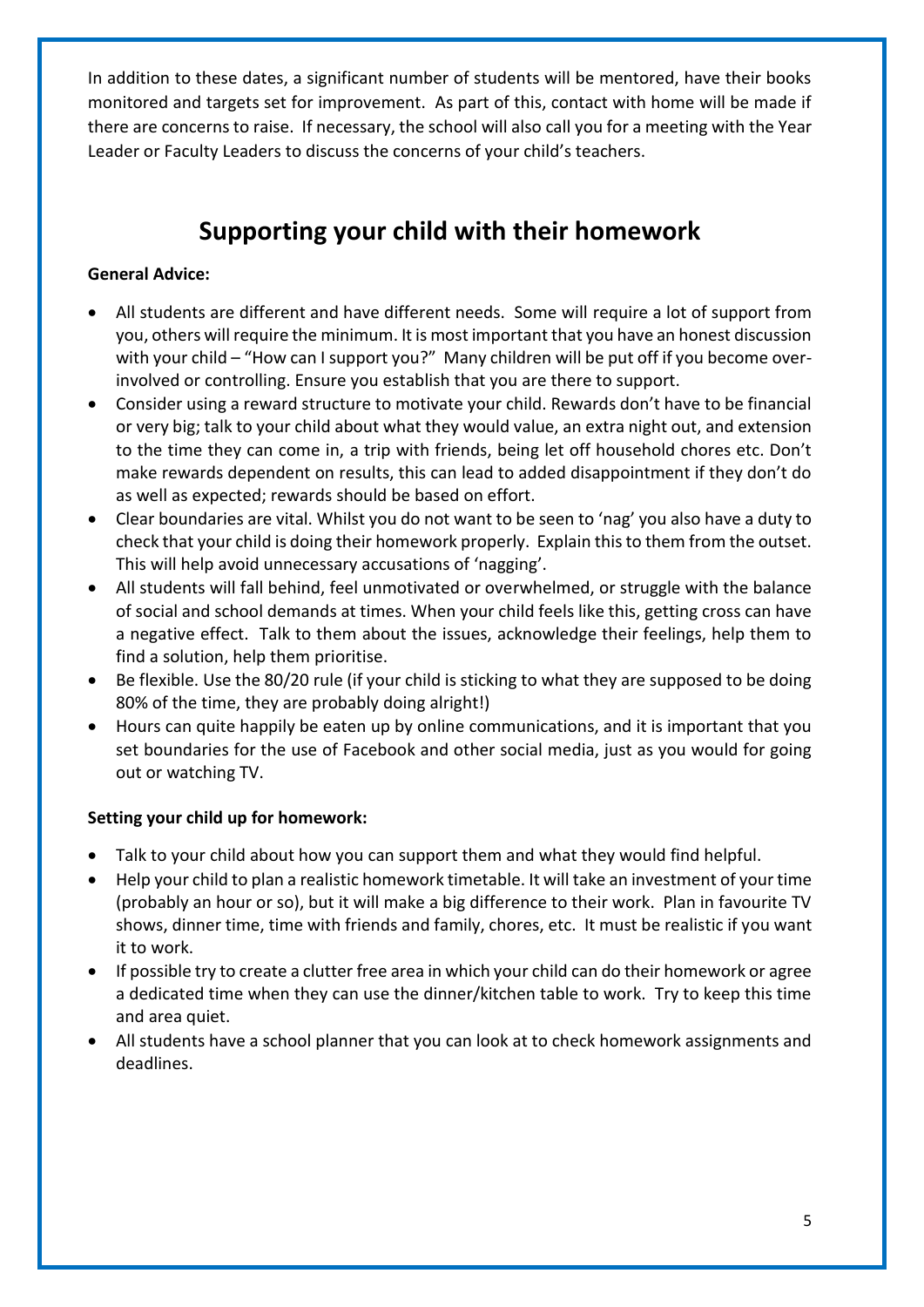### **Supporting your child while they do their homework:**

- Provide snacks and drinks during extended homework periods.
- Be flexible if they want to go out during an agreed homework time, discuss when they will make the time up.
- Be sensitive to the pressure your child may be feeling, let them know that if they are really not up to it on odd days, it isn't the end of the world. Let it go when it really matters to them, remind them of all the good work they have done and will continue to do.
- Keep up with regular 'check-ins' and don't nag in between times. Show an interest in how their homework is going, talk through any difficulties and be prepared to help them if necessary.

**Keep things in perspective. Your child may not be doing things the way you would do them, or as often as you would like, but they are doing the best they can**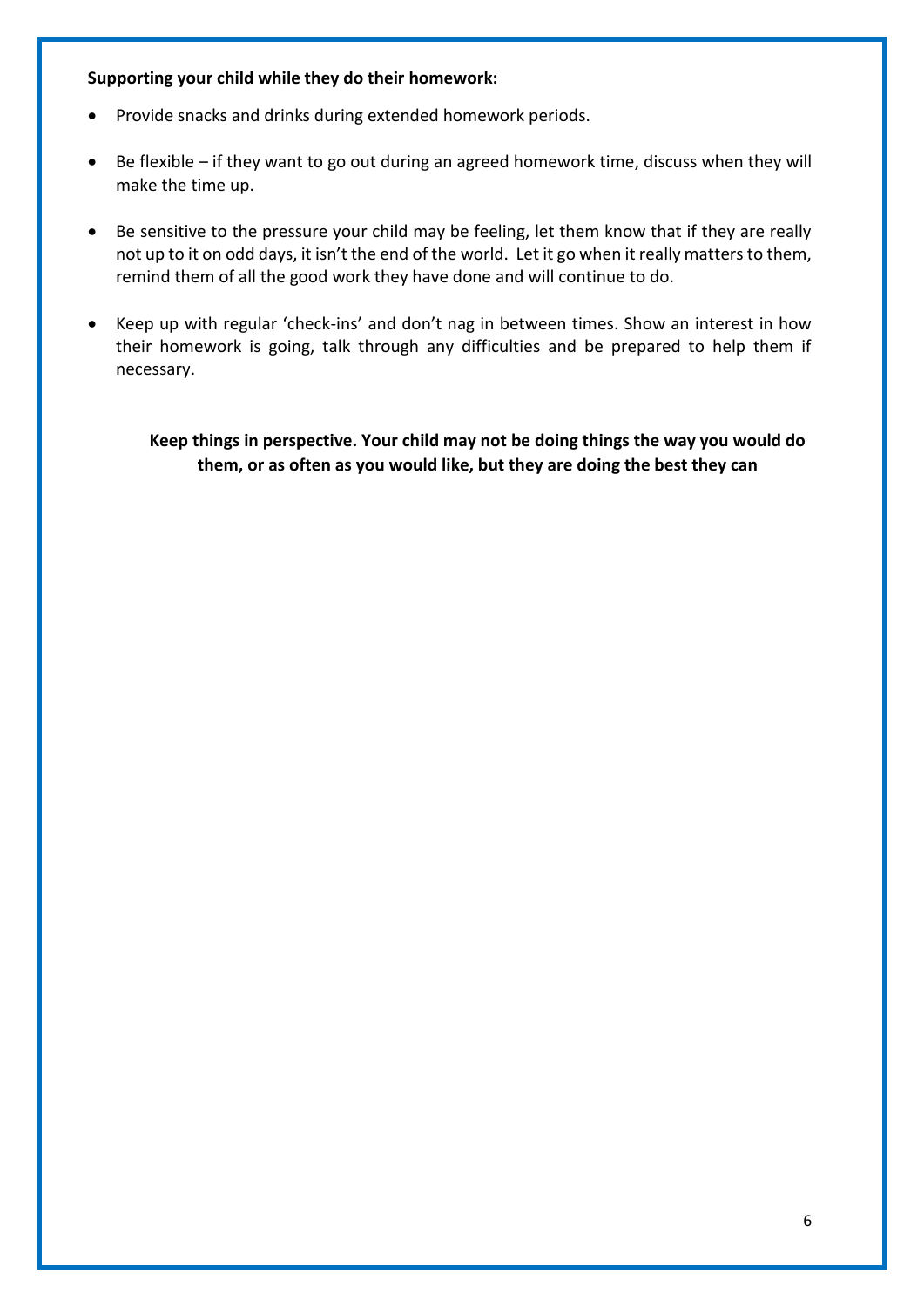# **English**

In English, most students will be working towards two GCSEs: English Language and English Literature.

### **English Language:**

The English Language GCSE assesses the core skills of reading, writing and oracy. The course is mainly exam based (80%) with two units that are taken at the end of Year 11. Both exams are two hours long and consist of a reading and writing section. The other 20% consists of two speaking and listening tasks (an individual presentation and a group discussion) that are completed at the end of Year 10 and the start of Year 11. Students will be working on a number of assessed tasks throughout Year 10. This will develop their confidence when responding to a variety of reading question types and develop their ability to write accurately and effectively with a clear sense of purpose and audience.

### **English Literature:**

The English Literature GCSE focuses on the study of novels, plays and poems. There are two exams for this GCSE, one of which will be taken at the end of Year 10. This exam will focus on '*Of Mice and Men'* by John Steinbeck and an analysis of two unseen poems. This exam counts for 35% of the Literature GCSE. The final exam will be taken at the end of Year 11. There are also two controlled tasks to complete for English Literature in Year 10: one will be on a question relating to Shakespeare's *Romeo and Juliet* and the other will be based on the close study of two poems. The controlled tasks together account for 25% of the Literature GCSE.

The skills of close reading and analysing texts for Literature will also help improve students' reading and writing skills for the English Language exams. The two GCSEs will run side by side; some weeks will focus on Language, while other weeks will focus on Literature. Often students will be completing work within a lesson that will help develop skills for both qualifications.

### **Unit 1: speaking and listening 20%**

- Individual presentation
- Group discussion

### **Unit 2: exam 40%**

- Reading section
- Writing section (creative/ descriptive/

exposition writing)

### **Unit 3 exam 40%**

- Reading section
- Writing section (argumentation and

persuasive writing)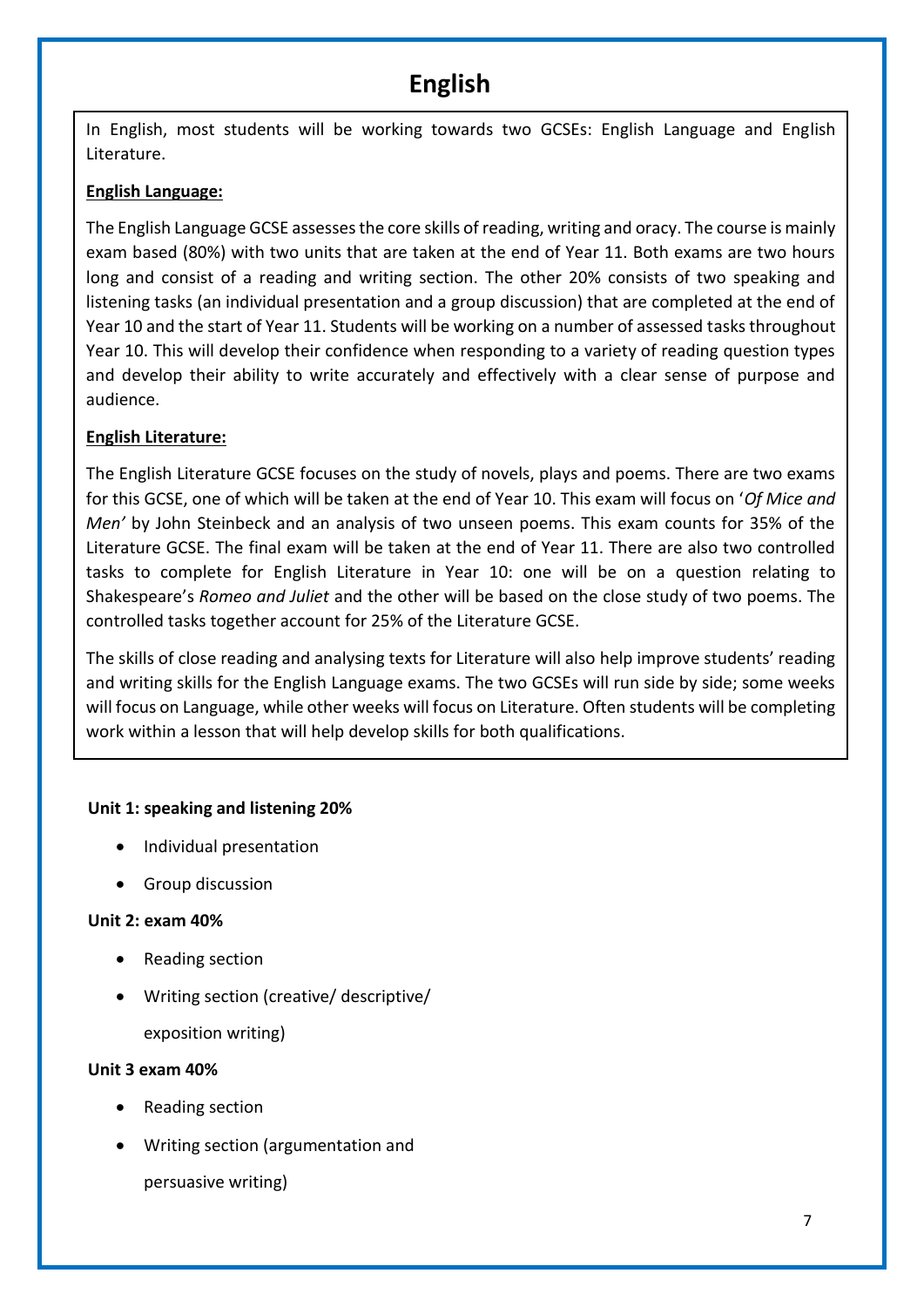# **Mathematics**

Students take 2 GCSEs: GCSE Mathematics and GCSE Mathematics – Numeracy.

The Mathematics paper test students' understanding of mathematical processes.

The Numeracy paper tests students' ability to choose appropriate methods to successfully solve problems in real-life situations.

### **The GCSE courses**

Each GCSE comprises 2 papers (calculator and non-calculator). Students sit all exams in Year 11. There is no coursework.

There are three tiers of entry: Foundation (D-G grades available), Intermediate (E – B), Higher (C  $(-A^*)$ .

Most students in Set 1 sit Higher Tier, Set 2/3 Intermediate, Set 4 Foundation. There will be opportunities to change set during the course of the two years.

You can find past papers, mark schemes, examiners' comments, subject specifications etc on the WJEC website:

[http://wjec.co.uk](http://wjec.co.uk/) Click on 'Select Qualification'. From the drop-down menu, choose Mathematics. The click on Mathematics and Mathematics Numeracy GCSE (from 2015) on the left.

### **Helping your child in maths**

The best way to help students is by practising topics that they studied 2-3 weeks ago as this is when many students start to forget the work. You can use the online resources below. This will help secure the ideas in their long-term memory and is more useful than pre-teaching work that they will later be taught in class.

### **Online resources**

1. https://corbettmaths.com

Revision videos on all aspects of the mathematics curriculum, with practice questions and solutions.

### 2. <https://www.mymaths.co.uk/>

Penglais School subscribes to the mymaths website where you can search for lessons, games and exercises on all maths topics.

Password: penglais login: median

### **Lesson starters**

In order to improve students' recall of knowledge, every lesson will start with a quick low-stake quiz focussing on the most important skills and techniques that are required to secure the best grade possible for each student.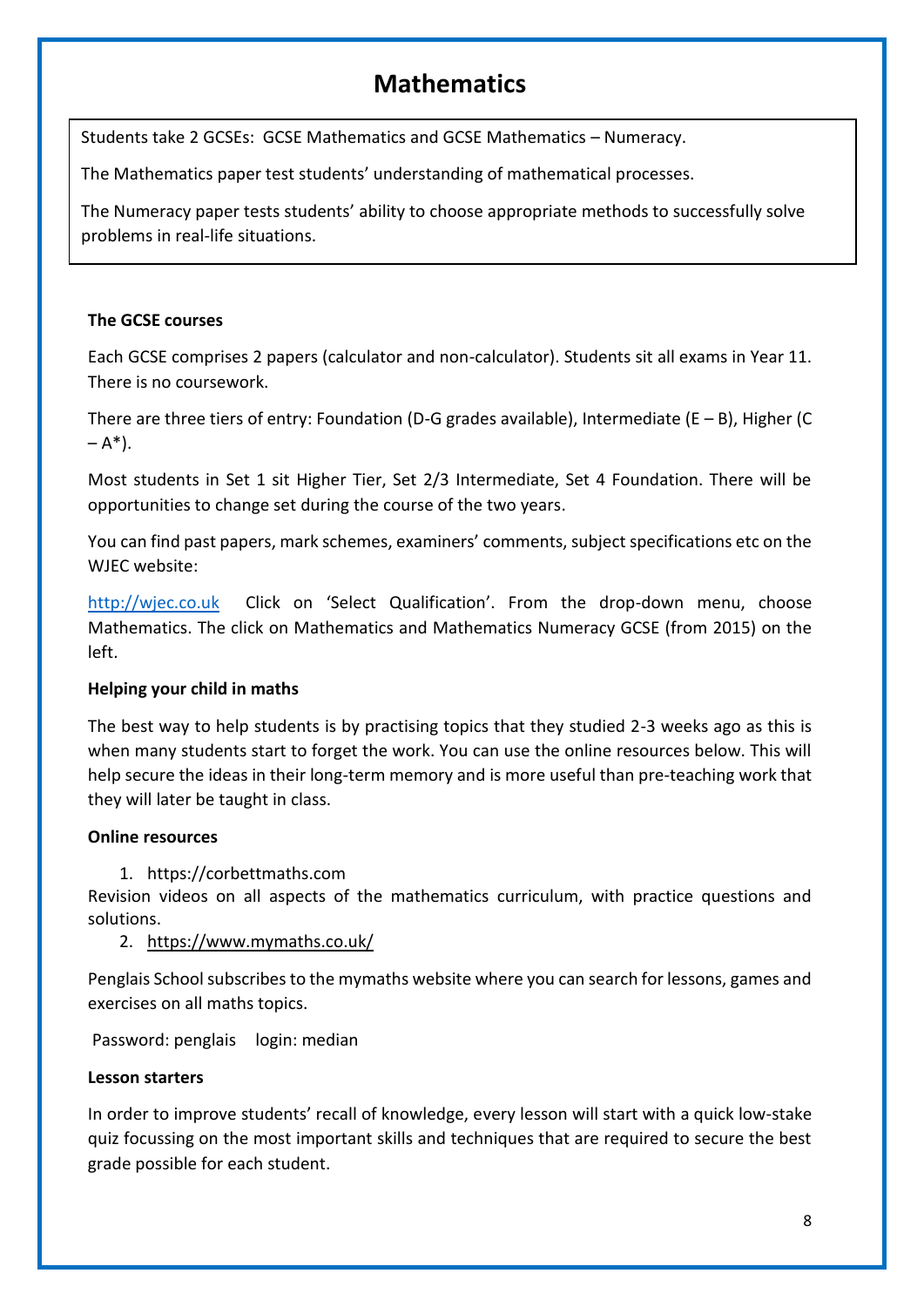**Calculators:** Although we often expect students to work without a calculator, there will be times when a calculator is required. The recommended calculator is CASIO fx-83GT PLUS. Calculators should be brought to all lessons. Mr Bentley sells calculators in B10 for £9.00.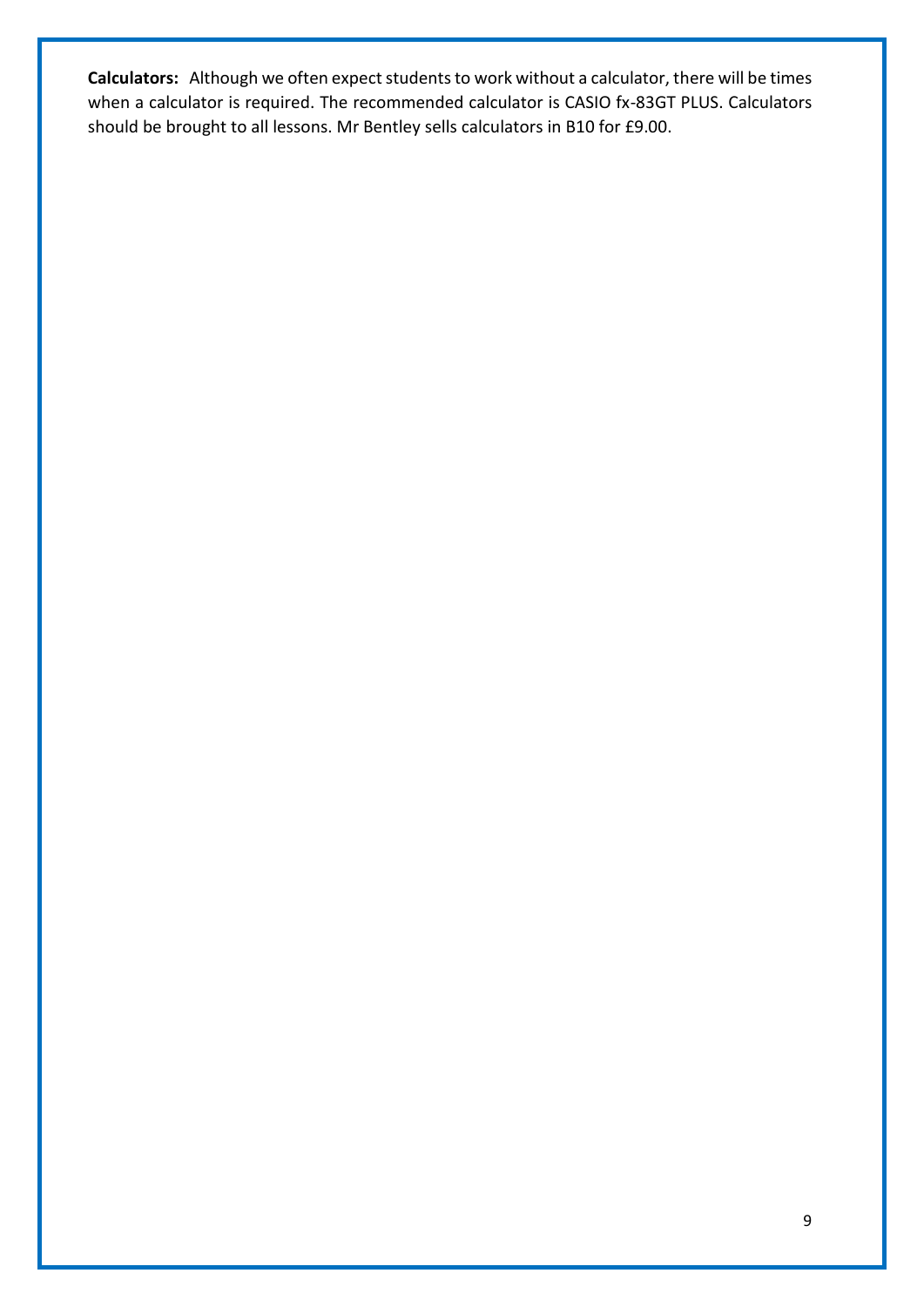### **Science**

If your child in **Year 10 is following the WJEC Science Double Award Course**, during the year they will study the following three Units:

### **Unit 1 Biology**

- 1.1 Cells and movement across membranes
- 1.2 Respiration and the respiratory system in humans
- 1.3 Digestion and the digestive system in humans
- 1.4 Circulatory system in humans
- 1.5 Plants and photosynthesis
- 1.6 Ecosystems and human impact on the environment

### **Unit 2 Chemistry**

- 2.1 The nature of substances and chemical reactions
- 2.2 Atomic structure and the Periodic Table
- 2.3 Water
- 2.4 The ever-changing Earth
- 2.5 Rate of chemical change

### **Unit 3 Physics**

- 3.1 Electric circuits
- 3.2 Generating electricity
- 3.3 Making use of energy
- 3.4 Domestic electricity
- 3.5 Features of waves

### **Double Award**

Assessment of students' progress will be made through end of module tests. There will be a 1 hour 15 minute external written examination for each Unit in the summer. Each exam counts for 15% of their GCSE qualification (total 45%).

The recommended text books are:

WJEC GCSE Biology – ISBN-13: 978-1471868719 WJEC GCSE Chemistry – ISBN-13**:** 978-1471868740 WJEC GCSE Physics – ISBN-13: 978-1471868771

Recommended revision guide:

My Revision Notes: WJEC GCSE Science Double Award - ISBN-13**:** 978-1471883590 (There is a limited supply currently available to purchase from the Science department at a cost of £9.00 each)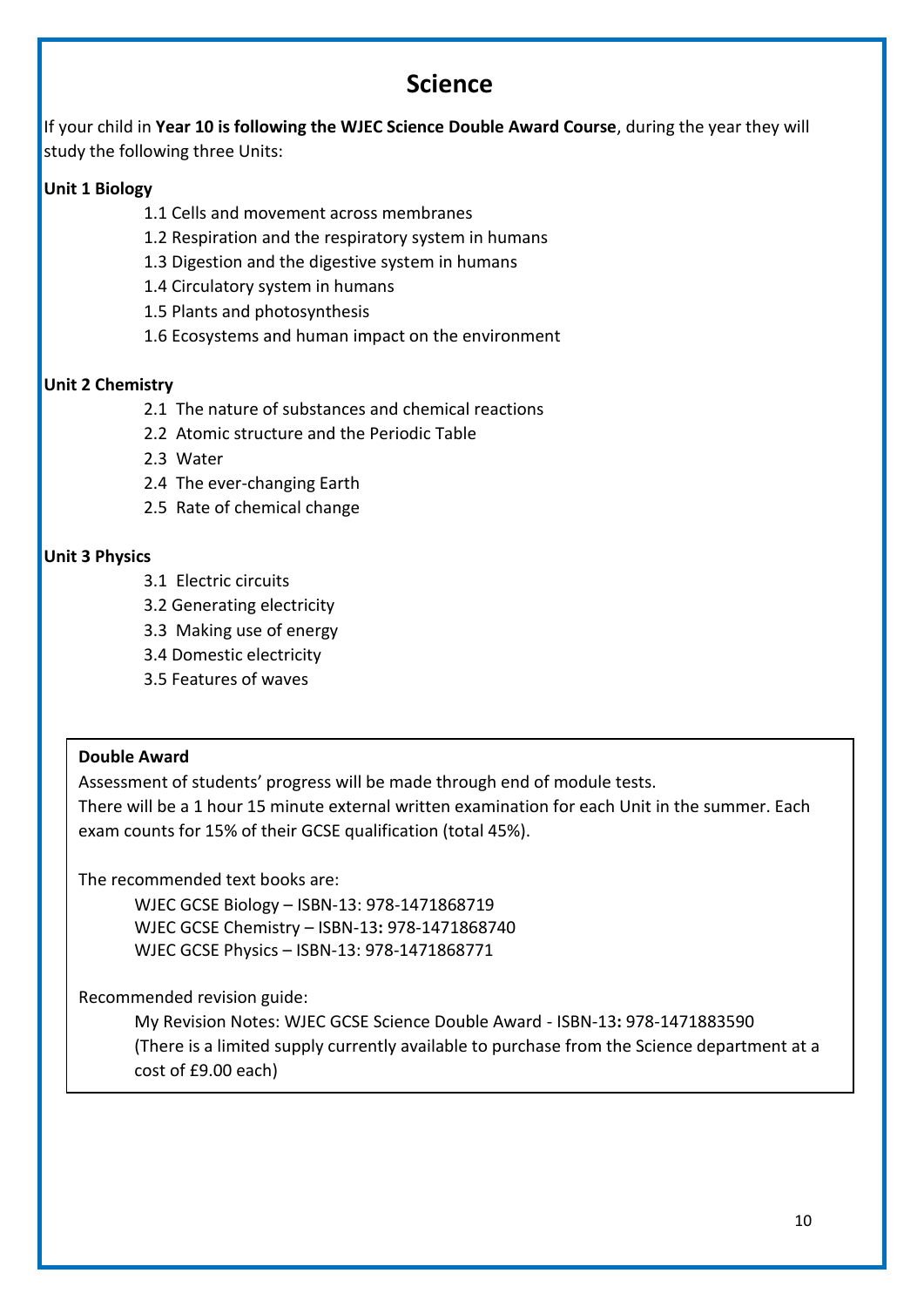If your child in **Year 10 has chosen to follow the WJEC Science Triple Award Course**, during the year they will study the double Award course outlined above and complete the additional content in their triple science lessons.

### **Unit 1 Biology:**

- 1.1 Cells and movement across membranes
- 1.2 Respiration and the respiratory system in humans
- 1.3 Digestion and the digestive system in humans
- 1.4 Circulatory system in humans
- 1.5 Plants and photosynthesis
- 1.6 Ecosystems, nutrient cycles and human impact on the environment

### **Unit 1 Chemistry:**

- 2.1 The nature of substances and chemical reactions
- 2.2 Atomic structure and the Periodic Table
- 2.3 Water
- 2.4 The ever-changing Earth
- 2.5 Rate of chemical change
- 2.6 Limestone

### **Unit 1 Physics:**

- 3.1 Electric circuits
- 3.2 Generating electricity
- 3.3 Making use of energy
- 3.4 Domestic electricity
- 3.5 Features of waves
- 3.6 The total internal reflection of waves
- 3.7 Seismic waves
- 3.8 Kinetic theory
- 3.9 Electromagnetism

### **Triple Award**

Assessment of student's progress will be made through end of module tests.

There will be a 1 hour 45 minute external written examination for each Unit in the summer. Each exam counts for 45% of their GCSE qualification in each subject.

The recommended text books are:

WJEC GCSE Biology – ISBN-13: 978-1471868719 WJEC GCSE Chemistry – ISBN-13**:** 978-1471868740 WJEC GCSE Physics – ISBN-13: 978-1471868771 Recommended revision guides: My Revision Notes: WJEC GCSE Biology - ISBN-13: 978-1471883507

My Revision Notes: WJEC GCSE Chemistry - ISBN-13: 978-1471883538

My Revision Notes: WJEC GCSE Physics - ISBN-13: 978-1471883569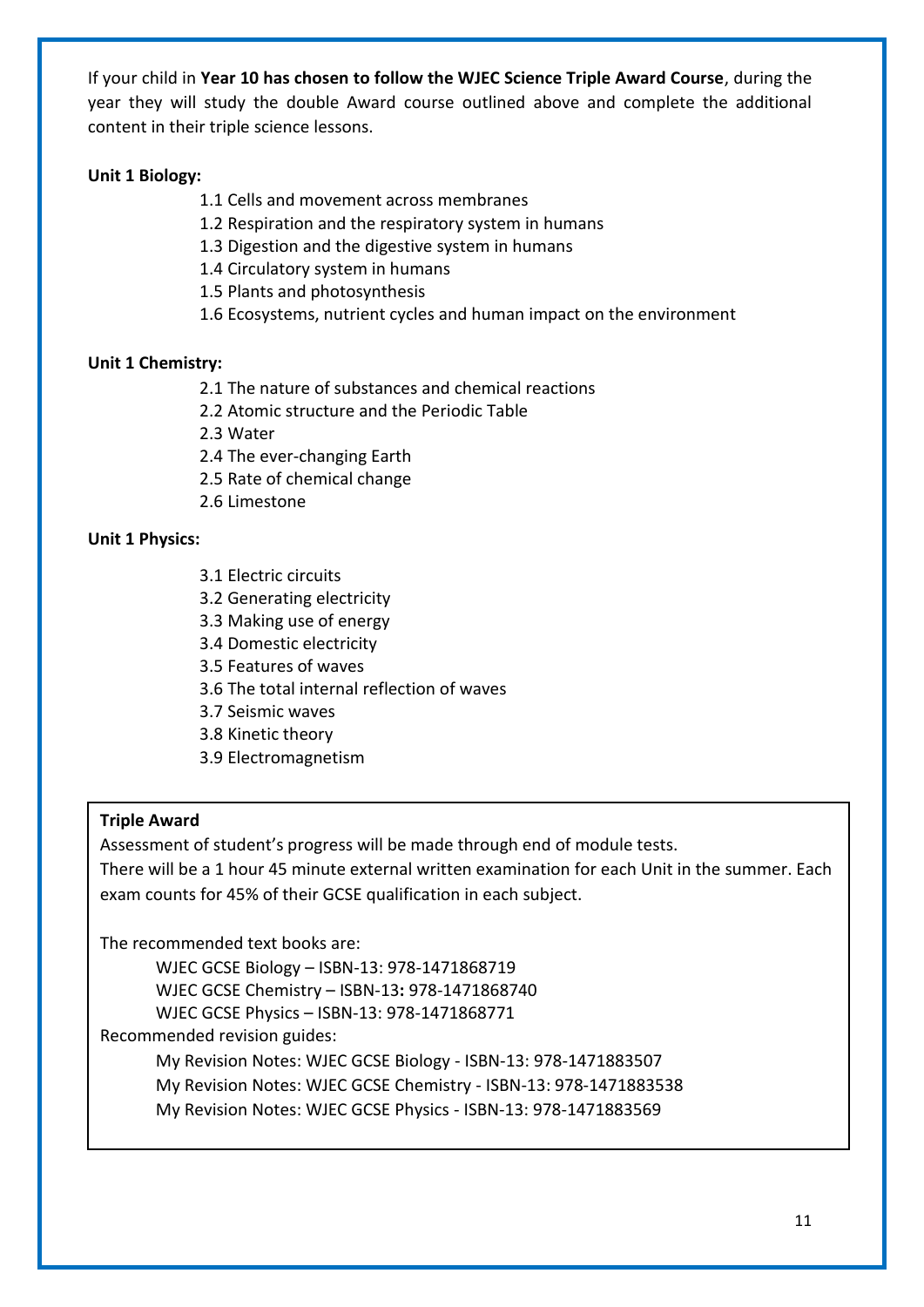# **Cymraeg/Welsh**

Over years 10 & 11, students will be following the TGAU Iaith Gyntaf programme of Study. The main themes range from *Cymru & Chymreictod*, *Rhyfel & Heddwch*, *Ieuenctid* and *Natur*. Students will complete two oral assessments, one at the end of year 10 and another nearer the end of year 11. At the end of the course, students will sit two 2-hour exams, including a mixture of reading and response questions and extended writing questions. We offer a range of trips and activities which will be of great help to students with their Welsh studies and attending these trips would be advantageous to all students in both their oral and written exam work.

| <b>Term</b>   | Module / Project    | <b>Key Task</b>                                       |  |
|---------------|---------------------|-------------------------------------------------------|--|
| Autumn        | Cymru & Chymreictod | Traethawd: Beth yw'r ots<br>gennyf fi am Gymru        |  |
|               | Cymru & Chymreictod | Cywain gwybodaeth a darllen ar<br>y testun Aberfan.   |  |
| <b>Spring</b> | Rhyfel              | Tasgau darllen Tryweryn                               |  |
|               | Rhyfel              | Ffug arholiad llafar ymateb a<br>rhyngweithio - Arwyr |  |
| Summer        | Natur               | Ffug arholiad cyflwyniad llafar<br>unigol             |  |
|               | Ymarfer arholiad    | Ffug arholiad – papur Uned 3                          |  |

### **Cymraeg Iaith Gyntaf (First Language):**

**Other relevant info (exams/trips/homework etc):** Formal mock exams will be held in the hall according to the school calendar. Students will also sit mock exams in the class at various times throughout the two-year course. Trips are regularly arranged to reinforce understanding of a topic and to give valuable extra-curricular opportunities to all students. All homework tasks will be fully explained, and students must meet the deadlines without fail. Students' exercise books contain a great deal of information that will help with homework and students will have been prepared thoroughly beforehand.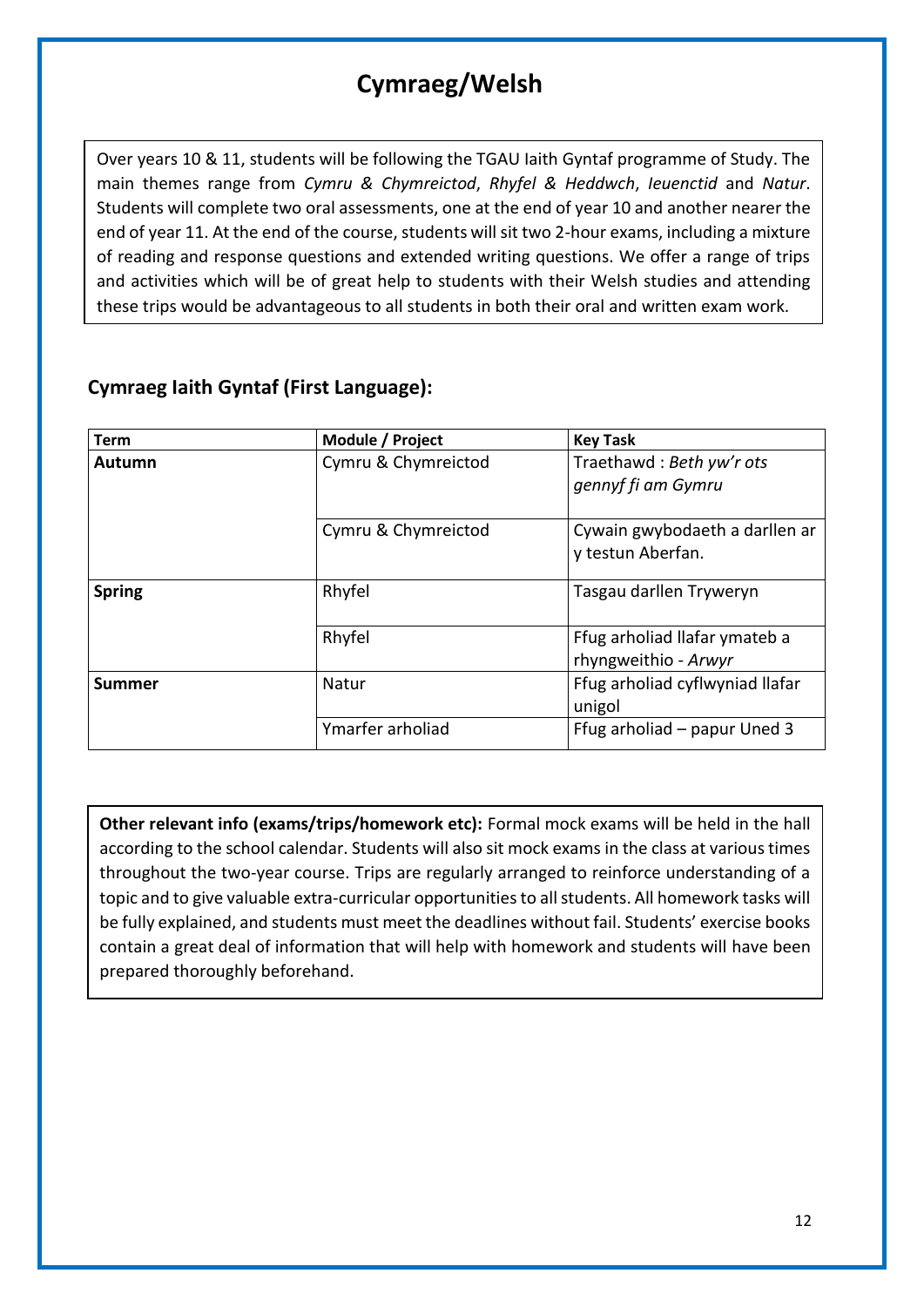# **Welsh Second Language**

The current Year 10 are the second cohort to study the new GCSE Welsh Second Language specification. It is a language and skills-based course concentrating on students' ability to present information, express their opinion, question, persuade and describe orally, in written work and in their response to reading factual and creative texts. The context for learning the language is organised under 3 broad themes: Employment, Wales and the world and Youth.

| <b>Term</b>   | Module / Project                                                                                                                                          | <b>Key Tasks</b>                                                                                                                          |
|---------------|-----------------------------------------------------------------------------------------------------------------------------------------------------------|-------------------------------------------------------------------------------------------------------------------------------------------|
| Autumn        | Skill: Describing:<br>People (self, friends, family, famous<br>Welsh people)<br>Places (home, area, places and                                            | Written: Portrayal of a famous Welsh<br>person<br>Oral: Group oracy response to visual                                                    |
|               | attractions in Wales).                                                                                                                                    | stimulus                                                                                                                                  |
|               | Skill: Expressing opinion<br>Discussing topics such as healthy eating<br>and living, the environment.                                                     | Reading: Exam style reading<br>comprehension and responding tasks                                                                         |
|               |                                                                                                                                                           | Proof-reading task<br><b>Translation task</b>                                                                                             |
| <b>Spring</b> | Skill: Questioning<br>Discussing topics such as bilingualism,<br>Welsh in the community and the<br>workplace, Welsh celebrations, Welsh<br>organisations. | Oral: Group oracy response to visual<br>stimulus including mock exam<br>Reading: Exam style reading<br>comprehension and responding tasks |
|               | Skill: Expressing Opinion<br>Discussing topics such as school, fashion,<br>technology, socialising, part time work.                                       | Written: Article about<br>Proof-reading task<br><b>Translation task</b>                                                                   |
| <b>Summer</b> | Revision for Unit 1 Oracy response to<br>visual stimulus exam<br>Writing genres<br><b>Extended reading skills</b>                                         | Letter thanking sponsors for support<br>Exam style reading comprehension<br>and responding task                                           |

**Exams:** All year 10 students will be entered for the Unit 1 Oracy: response to visual stimulus external examination in April 2021. The exam is tierless i.e. one-mark scheme ranging from A\* - G and dependant on the students' performance. This assessment is worth 25% of the total GCSE grade. Year 10 students will sit an end of year oral, reading and writing exam.

**Homework**: Homework will be set at least twice a cycle to ensure students are regularly learning grammar and practising for oral, reading and writing tasks.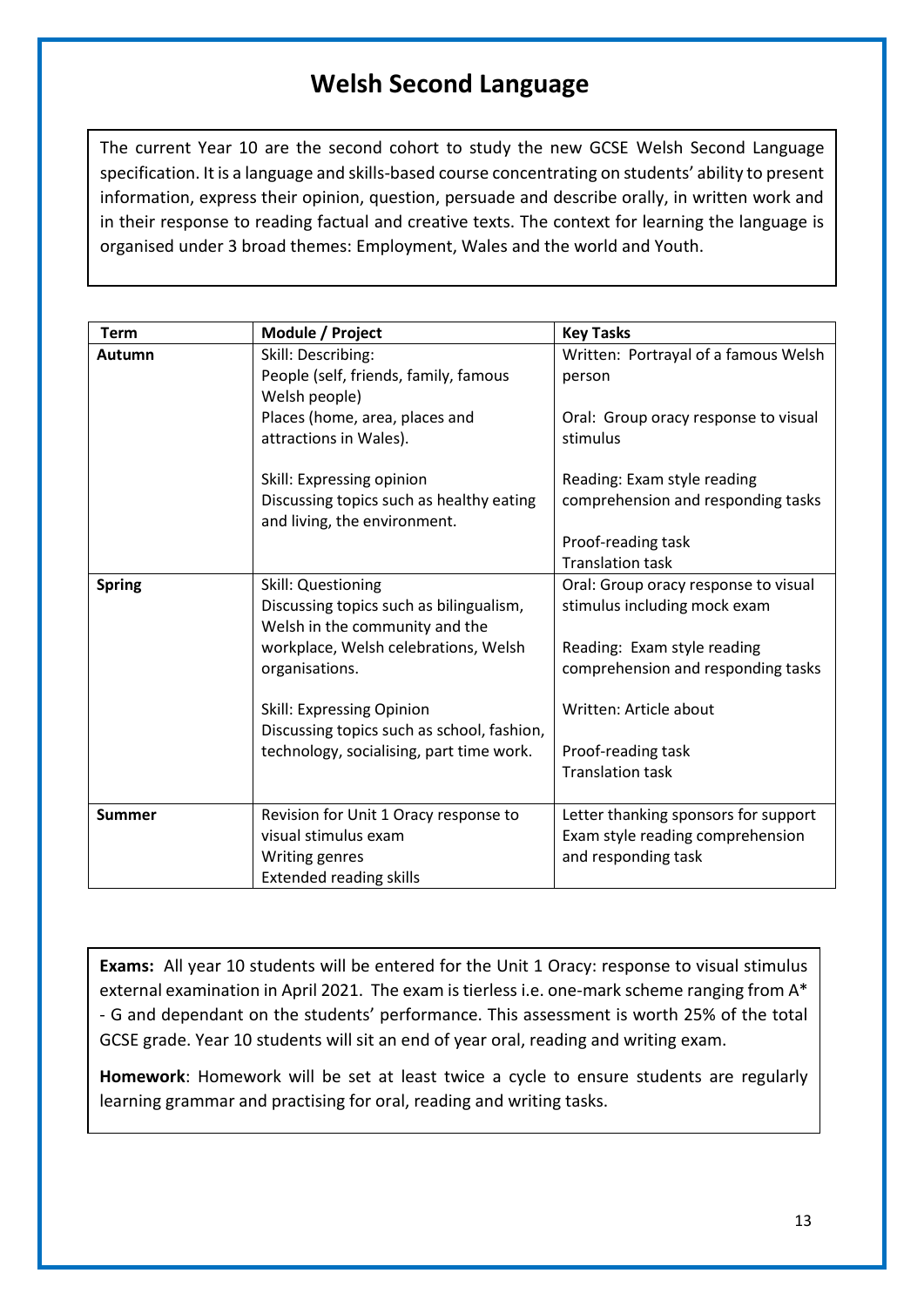# **Art and Design**

Art GCSE has been designed to promote learning across a variety of experiences and through various processes, tools, techniques, materials and resources to generate different kinds of evidence of working and outcomes.

This title offers flexibility in content and approach and the opportunity to explore and create work associated with areas of study from at least two titles listed below.

Students are required to demonstrate the ability to realise creative intentions relevant to areas of study drawn from at least two of the following titles:

- 
- Fine art **•** Graphic communication Textile design
- Three-dimensional design Photography Critical and contextual studies.

Students may explore overlapping areas and/or combinations of disciplines within any of the above titles.

### **Unit 1 Portfolio (60% of final grade at GCSE)**

This unit consists of a major practical project / theme-based portfolio and outcome/s with integrated critical and contextual analysis. Assignments, briefs or themes undertaken are to be determined by the student and teacher.

This unit is designed to enable students to effectively develop an introductory foundation of core skills and encourage engagement with exciting creative experiences which build fundamental learning, knowledge, contextualisation skills and critical thinking. The time available for this unit (**September in year 10 until Christmas in year 11**) also provides opportunities to focus on the acquisition of valuable skills (which include experimentation, risk-taking, drawing, the application of the formal elements and the ability to analyse and synthesise information and ideas) as well as to develop and refine techniques.

The work produced for GCSE art will be presented as a portfolio of work, which will include a sketchbook of artist research, experimentation and final outcomes, including development sheet work.

The Portfolio is internally assessed and externally moderated. Work for Unit 1 must be completed and handed in by the end of the Autumn term.

### **Unit 2 Externally Set Assignment (40%)**

This unit represents the culmination of students' GCSE study and provides both focus and challenge. Students are required to develop a personal response to one of varied tasks set out in the GCSE exam paper.

Students must therefore bring together the best of their understanding, knowledge and skills built up over their course of study and demonstrate their highest achievement through this externally set assignment.

The Externally Set Assignment materials consist of a series of assignments based on themes, visual stimuli and written briefs set by WJEC. Students are required to select one of the set assignments and develop it in the form of: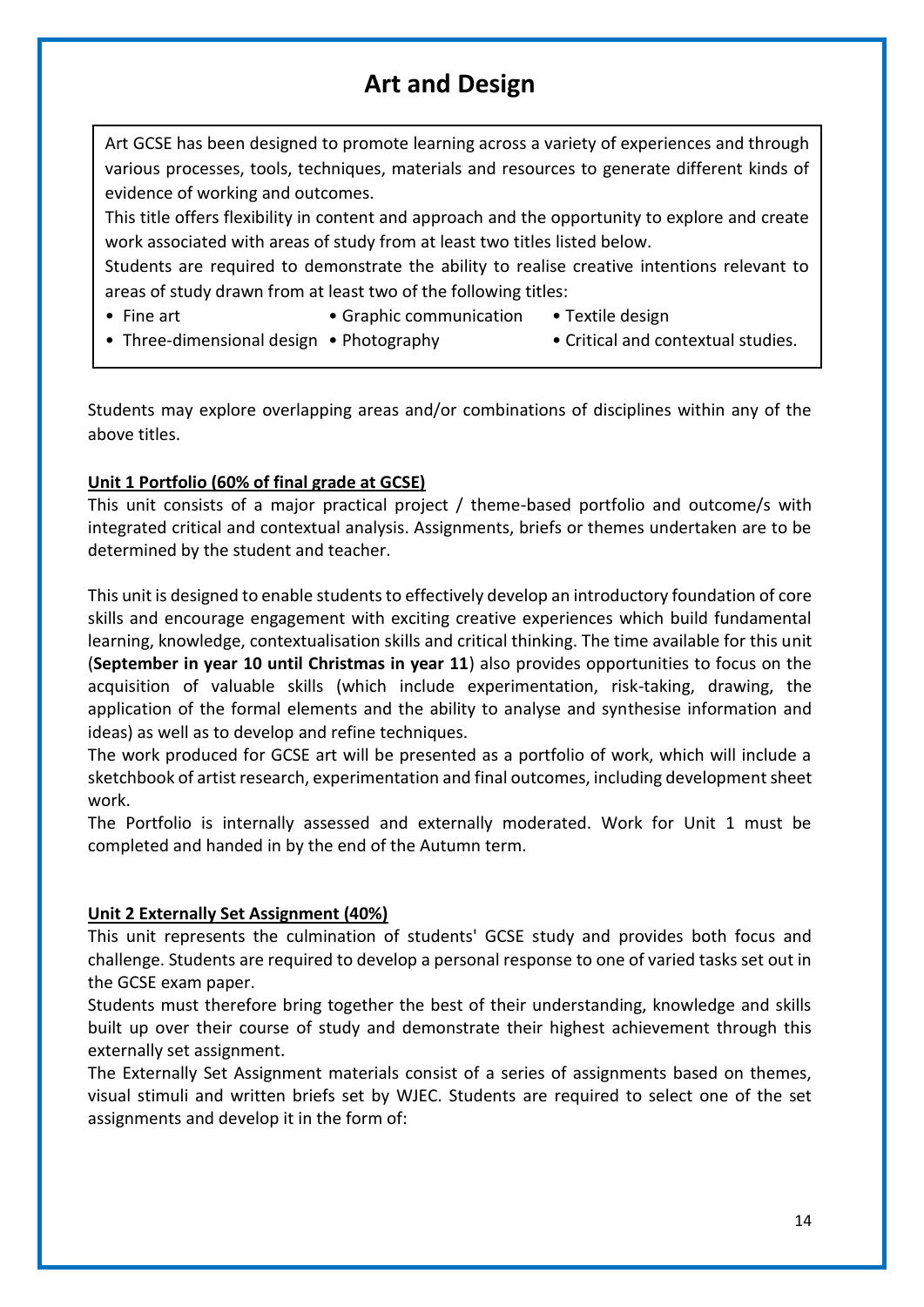- a personal response
- a specific design brief
- or another suitable approach.

Students will develop their response over a four-month period.

Responses must take the form of critical, practical and contextual preparatory work and/or supporting studies, which will inform the resolution of these ideas in a sustained focus study. Following the preparatory study period, students will be allocated a period of 10 hours (The Art exam) to realise their response unaided and under supervised conditions.

Students are assessed on their ability to work independently, within specific time constraints and in relation to all four assessment objectives.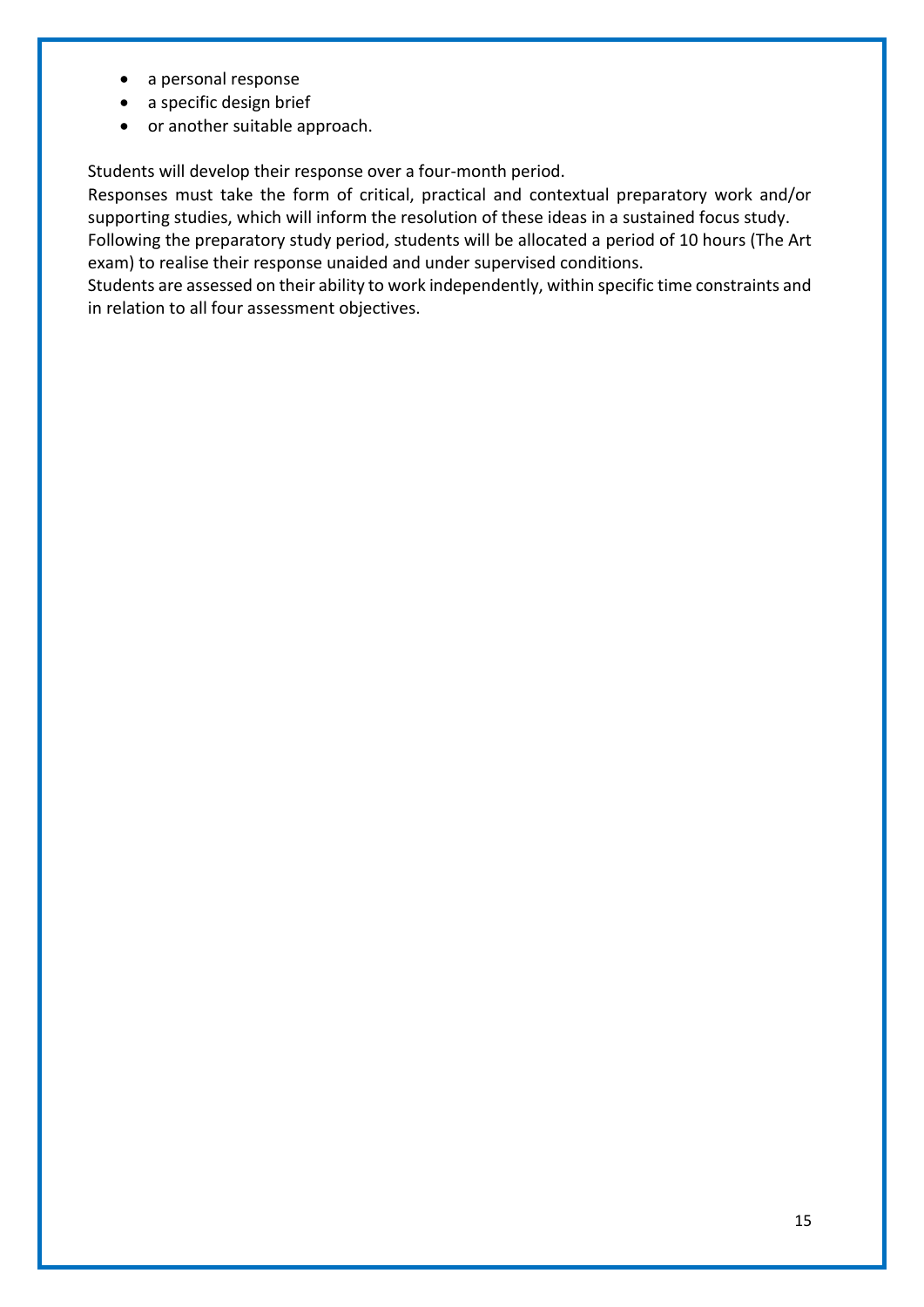### **Drama**

WJEC GCSE Drama is made up of three individual units:

### **Unit 1 – Making Theatre – marked by Teacher and moderated by the WJEC**

- Students will work in groups of between 2 and 5 actors + designers to create a piece of theatre inspired by a stimulus set by the WJEC.
- The performance must also be based on the working methods of one theatre practitioner or style of theatre.
- Students will complete a portfolio of evidence over the rehearsal process that is no more than 900 words in length.
- Students will also complete a written evaluation of the final performance piece under exam conditions over 90 minutes.

### **Unit 2 – Performing Theatre – externally assessed by the WJEC**

- Students will work in groups of between 2 and 4 actors + designers to realise a short segment of a scripted play.
- Students will study two, ten-minute extracts from the same play and cut the play text down so that the performance consists of two contrasting extracts lasting no more than 7-14 minutes depending on group sizes.
- A Statement of Intent must be completed prior to the examination date by all students, whether acting or designing, that outlines their artistic intentions for the performance.

### **Unit 3 – Interpreting Theatre – externally assessed by the WJEC**

- This is a written exam split into two different sections. Section A (45 marks) is based on an extract from the set text (100 by the imaginary body) and Section B (15 marks) is a Live Theatre Evaluation.
- In Section A, pupils must answer ALL questions. In Section B, a choice of two questions will be given to pupils who must choose one to answer.

### **Course Outline**

|                             | Weighting of Unit | Marks Available | <b>Examination Period</b> |
|-----------------------------|-------------------|-----------------|---------------------------|
| Unit $1 -$                  | 40%               | 60              | <b>EITHER</b>             |
| <b>Making Theatre</b>       |                   |                 | July                      |
|                             |                   |                 | Year 10                   |
|                             |                   |                 | <b>OR</b>                 |
|                             |                   |                 | October - November        |
|                             |                   |                 | Year 11                   |
| Unit $2 -$                  | 20%               | 60              | January - May             |
| <b>Performing Theatre</b>   |                   |                 | Year 11                   |
| Unit $3 -$                  | 40%               | 60              | $May - June$              |
| <b>Interpreting Theatre</b> |                   |                 | Year 11                   |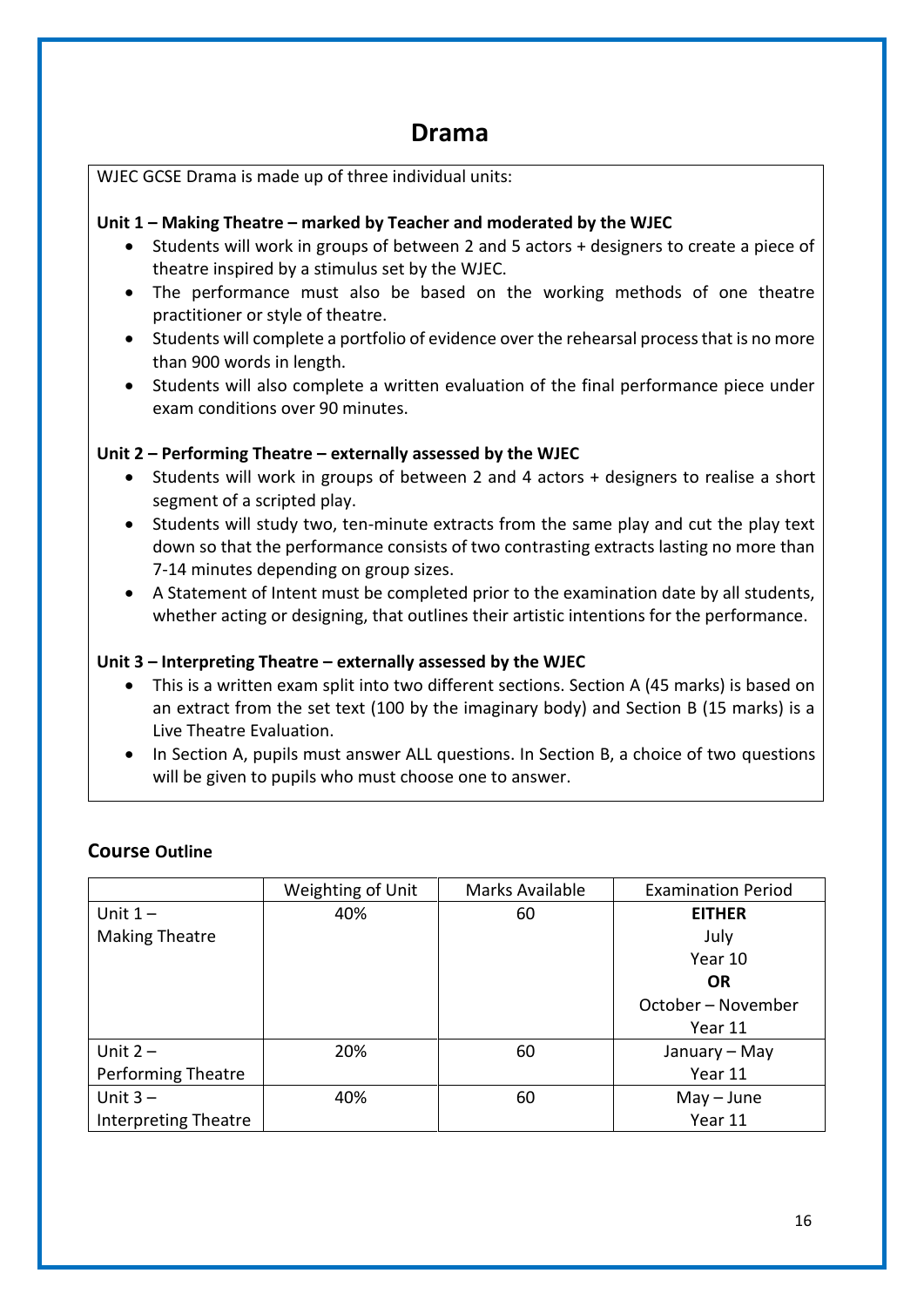### **Year 10 Content**

|                 | Content                                                                                                                                                     | Assessment                                                                                                                                                                                                                                                              |
|-----------------|-------------------------------------------------------------------------------------------------------------------------------------------------------------|-------------------------------------------------------------------------------------------------------------------------------------------------------------------------------------------------------------------------------------------------------------------------|
| Summer 2 (Yr 9) | Theatre History                                                                                                                                             | <b>NA</b>                                                                                                                                                                                                                                                               |
| Autumn          | Practitioner/Style Study<br><b>Frantic Assembly (Physical</b><br>Theatre)<br>Stanislavski (Naturalism)<br>$\bullet$<br><b>Verbatim Theatre</b><br>$\bullet$ | Students will take part in a<br>Devised Performance Project<br>in small groups (2-4 actors $+$<br>designers) which will<br>be<br>performed in the Emily Davies<br>Studio<br>at<br>the<br>University.<br>Students will also complete a<br>short portfolio of their work. |
| Spring 1        | Set Text Study<br>100 by theimaginarybody<br>$\bullet$                                                                                                      | Students will answer a series<br>of short and long answer<br>questions in a timed test.                                                                                                                                                                                 |
| Spring 2        | Live Theatre Evaluation                                                                                                                                     | Students<br>will<br>watch<br>a<br>(recorded as) live piece of<br>theatre and write up their<br>evaluation using a given exam<br>question as guidance. The<br>essay will be approx. 2 pages in<br>length.                                                                |
|                 | Practitioner/Style Study                                                                                                                                    |                                                                                                                                                                                                                                                                         |
|                 | Theatre in Education                                                                                                                                        | <b>NA</b>                                                                                                                                                                                                                                                               |
| Summer          | <b>UNIT 1 Preparation</b>                                                                                                                                   | Students will perform their<br>Unit 1 Devised Theatre pieces<br>under examination conditions.<br>Students will also complete<br>their portfolio of evidence and<br>their written evaluation of the<br>final performance.                                                |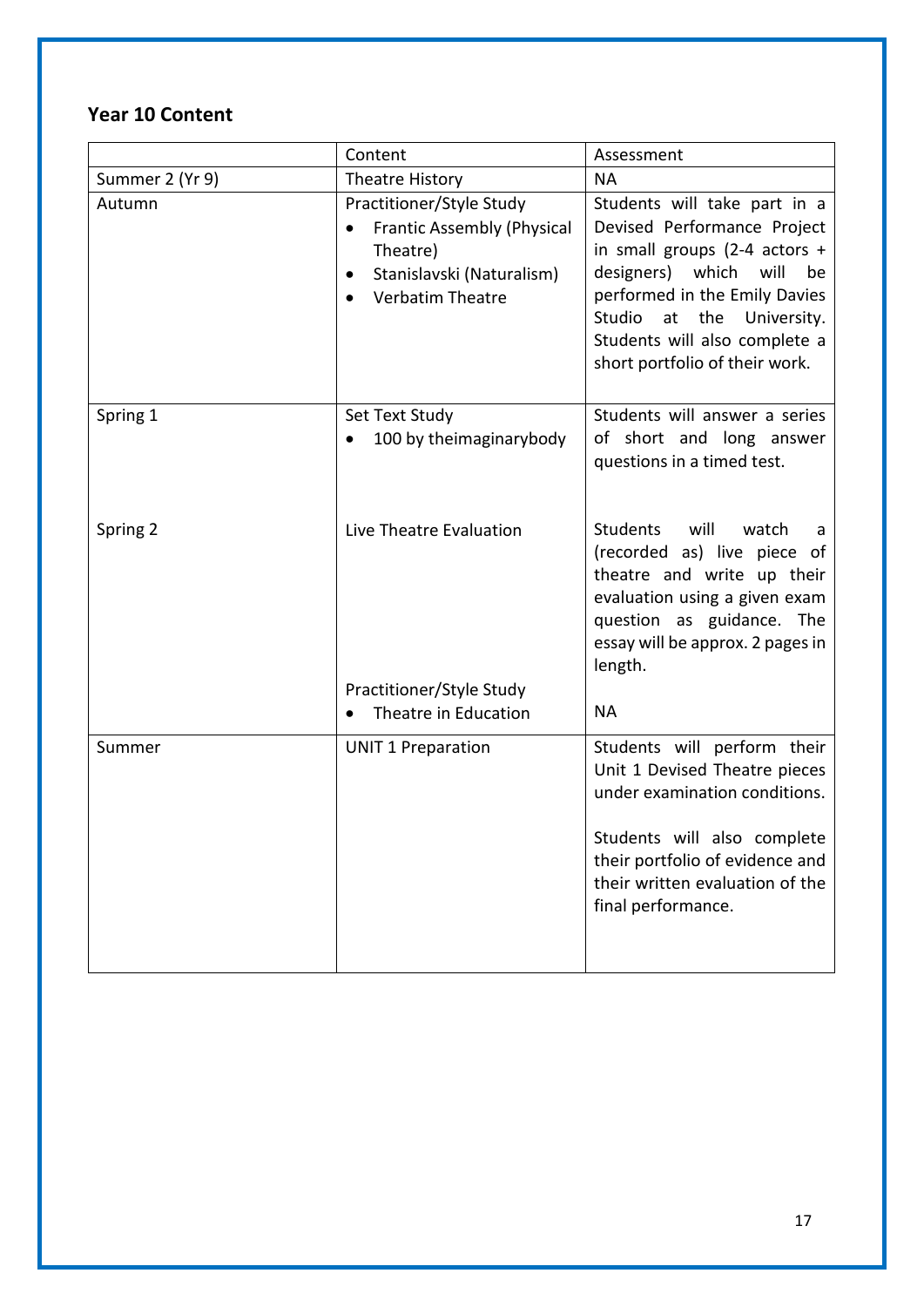### **Music**

*At Penglais, we follow the WJEC curriculum for GCSE Music; this follows a course of performance, composition and appraisal. The course is designed to be taught to students who have no previous experience as a musician, but who are both enthusiastic and willing to learn; the course is inclusive, and we welcome anyone. However, the course is both practical and academically rigorous in its content; it has the potential to lead on to A-Level music, which is a recognised subject for prestigious universities to look out for during UCAS applications.*

*In addition (and as part of the GCSE music course at Penglais), each GCSE music candidate is entitled to free instrumental or vocal lessons for the duration of the two years of the course. It is possible to continue this into KS5 (if studying A Level music), thereby potentially allowing four years of free instrumental or vocal lessons whilst at Penglais.* 

*GCSE music students also enjoy plenty of opportunities to get involved in the music department, if they wish to. Regular 'Talking Shop' online Q&A sessions are run with professional musicians, whilst there are also regular online concerts. There are also opportunities to get involved with music technology and live sound too. We would be thrilled to welcome you to the music department to study GCSE music, regardless of previous musical experience.* 

The course is divided into three main aspects: performing, composing and appraising.

Alongside the course requirements below, you will need to be in a routine of practicing your instrument regularly - as well as attending your instrumental lessons. Students who opt to take GCSE music at Penglais are eligible for free instrumental or singing lessons, via a peripatetic teacher through Ceredigion Music Service.

Performing: You will be recorded performing a minimum of two pieces - one of which must be in an ensemble (eg a rock band or a string quartet).

This part of the course is worth 30%. In addition, you'll also need write a short programme note about one of the pieces. This is worth an additional 5%.

Composing: During the course, you will compose a minimum of two pieces - which will be internally assessed and moderated. One of these will be a 'free choice' (where you can choose your brief and instrumentation), whilst the other will be to a brief set by the exam board.

This part of the course is worth 30%. In addition, you also need to write an evaluation of one of your compositions. This is worth an additional 5%.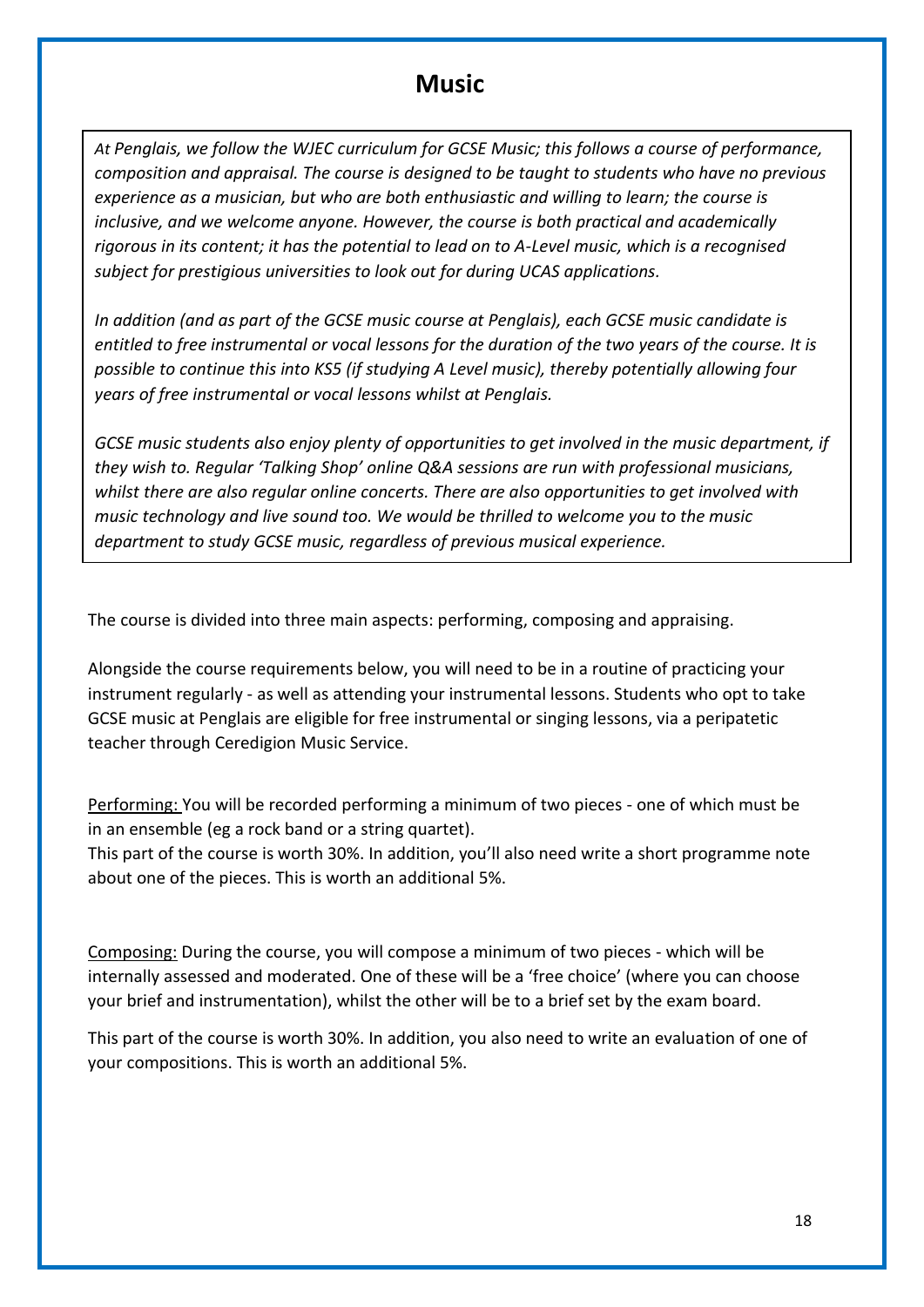Appraising: At the end of the course, you will sit a listening exam. In essence, you will listen to music - then answer questions on it.

There are eight questions in total - based on four areas of study.

Area of study 1: Musical Forms and Devices

Area of study 2: Music for Ensemble

Area of study 3: Film Music

Area of study 4: Popular Music

During the two years of the course, we look at past papers and 'exam-style' questions - to make sure that you are prepared for the exam. The written exam is worth 30% of the overall course.

|          |                                                                             | <b>Key assessment</b>  |  |
|----------|-----------------------------------------------------------------------------|------------------------|--|
|          | Module/Project title                                                        | piece                  |  |
|          |                                                                             |                        |  |
| Autumn 1 | Forms & Devices                                                             |                        |  |
|          |                                                                             | • Performing in front  |  |
|          | Introduction to area of study 1: Forms and                                  | of others              |  |
|          | Devices with terminology as appropriate:                                    | • Composing e.g.       |  |
|          | • binary, ternary and rondo forms                                           | writing a melody in a  |  |
|          | • repetition, contrast, sequence, ostinato, dotted                          | simple structure       |  |
|          | rhythms, conjunct and disjunct movement, broken                             | using devices          |  |
|          | chord/arpeggio, melodic and rhythmic motifs,                                | • Class performance    |  |
|          | simple chord progressions                                                   | of Rondeau drawing     |  |
|          | · Performing - establishing standards and setting                           | out relevant teaching  |  |
|          | targets: first practical assessment                                         | points                 |  |
|          | • Notating a simple melody                                                  | • Listening exercises  |  |
|          | • Using ICT in the music department                                         | to develop notation    |  |
|          | • Appreciating and using the elements/'building                             | skills                 |  |
|          | blocks'                                                                     | • Listening exercises  |  |
|          | • Recapping the basics - aural, notational and                              | to develop the ability |  |
|          | listening skills                                                            | to identify musical    |  |
|          | • Introduction to prepared extract - Rondeau.                               | elements AO3 and       |  |
|          |                                                                             | appraising skills AO4  |  |
| Autumn 2 | Introduction to area of study 4: Popular Music, with                        | Class performance of   |  |
|          | terminology:                                                                | Handbags and           |  |
|          | • rock and pop                                                              | Gladrags               |  |
|          | • Appraising; more challenging theoretical and aural                        | • Incorporating        |  |
|          | work:                                                                       | synthesized sounds     |  |
|          | · strophic form, verse, chorus, middle 8, riffs, bridge, fill,              | with vocal work and    |  |
|          | break, intros and outros                                                    | accompaniment          |  |
|          | • primary and secondary chords, cadences, standard                          | • Composing with       |  |
|          | chord progressions, power chords, rhythmic devices such chords (and melody) |                        |  |
|          | as syncopation, driving rhythms                                             | • Start a composing    |  |
|          | • the relationship between melody and chords                                | 'sketch book'          |  |
|          | • How to 'describe' a piece using the elements of musical                   | • Improvisation tasks  |  |
|          | language                                                                    |                        |  |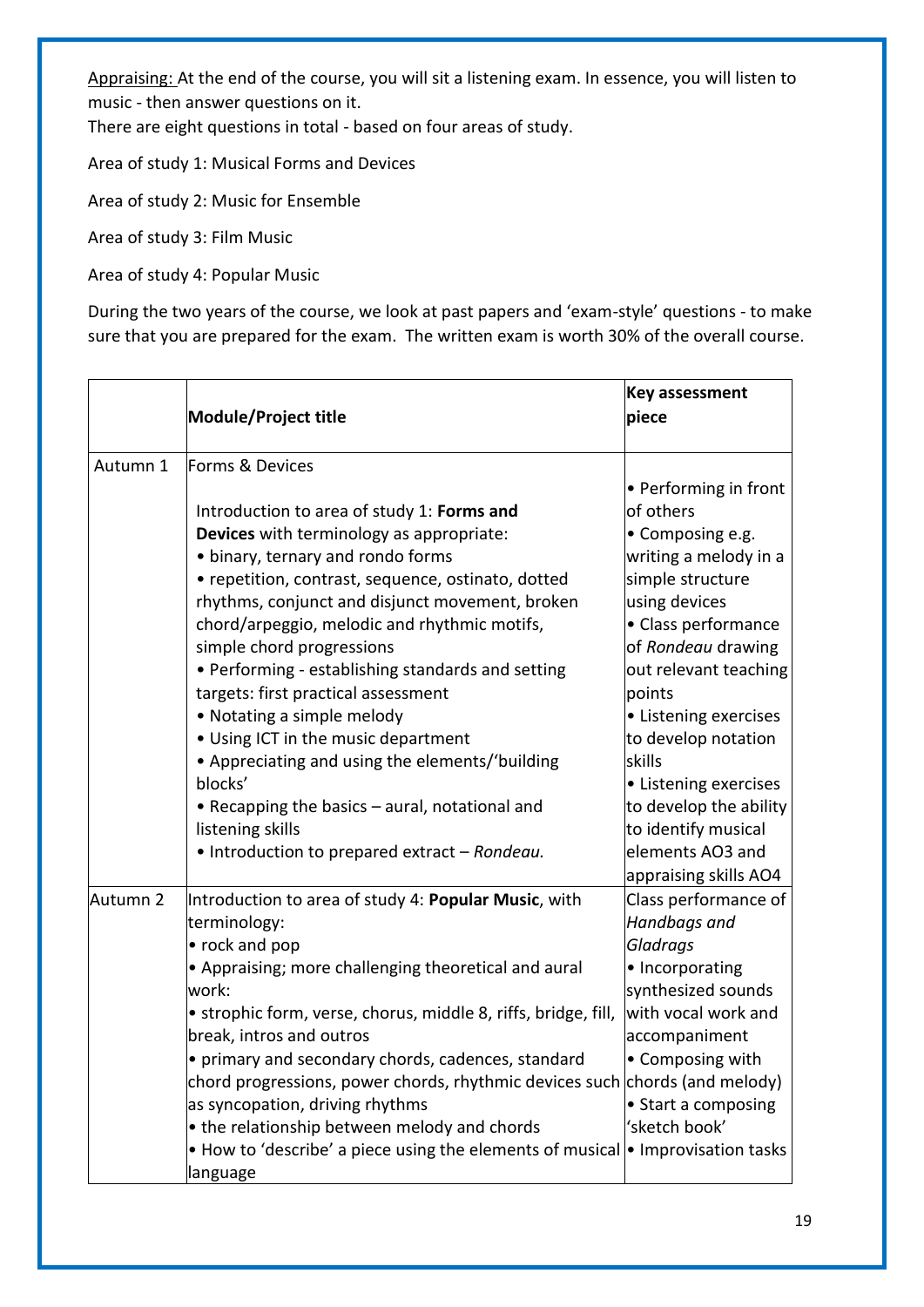|          | • Introduction to prepared extract – Handbags and<br>Gladrags:<br>. Instrumentation/orchestration (including piano, oboe,<br>strings and brass) lead vocals, strophic form, repetitive<br>chord sequences, cadences (chordal analysis), solo,<br>rhythmic features (syncopation,), walking/descending<br>bass                                                                                                                                                                                                                                                                                          | • Listening exercises<br>to develop notation<br>skills<br>• Listening exercises<br>to develop the ability<br>to identify musical<br>elements AO3 and<br>appraising skills AO4                                                                                                                                                                          |
|----------|--------------------------------------------------------------------------------------------------------------------------------------------------------------------------------------------------------------------------------------------------------------------------------------------------------------------------------------------------------------------------------------------------------------------------------------------------------------------------------------------------------------------------------------------------------------------------------------------------------|--------------------------------------------------------------------------------------------------------------------------------------------------------------------------------------------------------------------------------------------------------------------------------------------------------------------------------------------------------|
| Spring 1 | Introduction to area of study 2: Music for Ensemble<br>· Performing in smaller ensembles; (e.g. chamber music,<br>jazz, musical theatre etc) as suited to learner interests<br>(cover other topics in year 11).<br>• Composing using texture and sonority (chords and<br>melody) including:<br>• Monophonic, homophonic, unison, chordal, melody<br>and accompaniment<br>• Evaluating their own music<br>• Introducing the more challenging concepts of melody,<br>harmony and tonality:<br>· inversions, dissonance, range, intervals, pentatonic,<br>blue notes, modulations to relative major/minor | Compose a short<br>piece<br>(homophonic<br>texture)<br>• Evaluate<br>composition<br>• Perform a<br>piece in one of<br>the styles<br>associated with<br>the area of study<br>as a member of<br>an ensemble<br>• Listening<br>exercises to<br>develop notation<br>skills<br>• Listening<br>exercises to<br>develop the<br>ability to identify<br>musical |
| Spring 2 | Introduction to area of study 3: Film Music, with devices                                                                                                                                                                                                                                                                                                                                                                                                                                                                                                                                              |                                                                                                                                                                                                                                                                                                                                                        |
|          | and terminology:<br>.Layering, imitation chromatic movement and<br>dissonance in harmonic work, leitmotifs, thematic<br><b>transformation</b><br>$\bullet$ The relationship between the story and the music<br>• The effect of audience, time and place<br>• Use of sonority to create a mood<br>• Use of dynamics to create a mood<br>• Evaluating their own work<br>• Writing a programme note                                                                                                                                                                                                       | Solo performing with<br>programme note<br>• Composing to a<br>brief (a piece of film<br>music)<br>• Producing a score<br>and evaluation<br>• Listening exercises<br>to develop notation<br>skills<br>• Listening exercises<br>to develop the ability<br>to identify musical<br>elements AO3 and<br>appraising skills AO4                               |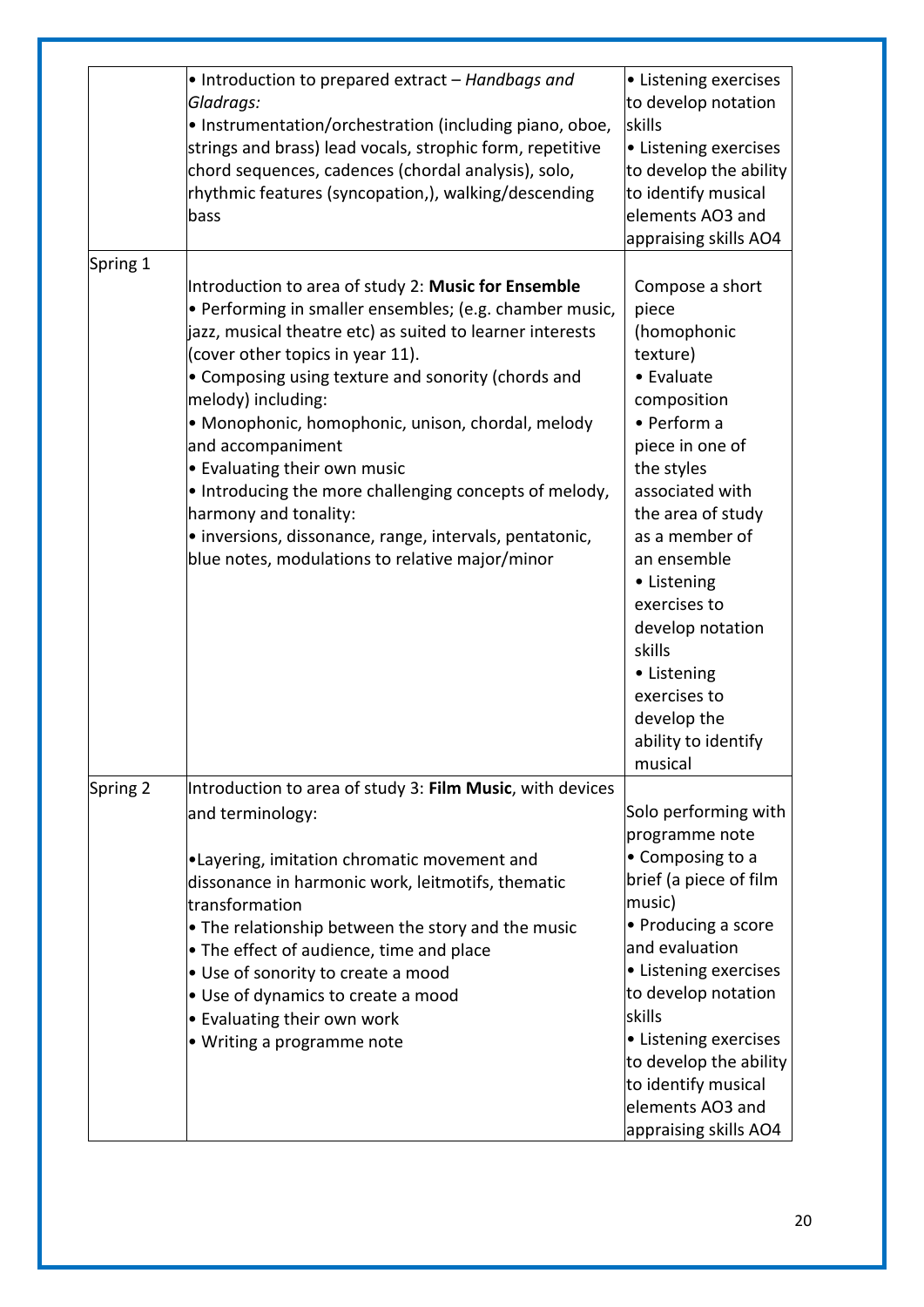| Summer 1 + |                                                          |                        |
|------------|----------------------------------------------------------|------------------------|
|            |                                                          |                        |
|            | Revisiting topics from year 10 using different pieces as | Free composition       |
|            | examples                                                 | • Work on year 10      |
|            | • Complete composition project (of choice) and submit    | performance pieces     |
|            | • Continue to build aural skills                         | • Listening exercises  |
|            |                                                          | to develop notation    |
|            |                                                          | skills                 |
|            |                                                          | • Listening exercises  |
|            |                                                          | to develop the ability |
|            |                                                          | to identify musical    |
|            |                                                          | elements AO3 and       |
|            |                                                          | appraising skills AO4  |
|            |                                                          |                        |
|            |                                                          | Performance            |
|            |                                                          | • Assessment of        |
|            |                                                          | composition to WJEC    |
|            |                                                          | criteria               |
|            |                                                          | • Mock listening       |
|            |                                                          | exam based on areas    |
|            |                                                          | of study               |
|            |                                                          | • Mock performing      |
|            |                                                          | $assessment - two$     |
|            |                                                          | pieces (with at least  |
|            |                                                          |                        |
|            |                                                          | one ensemble)          |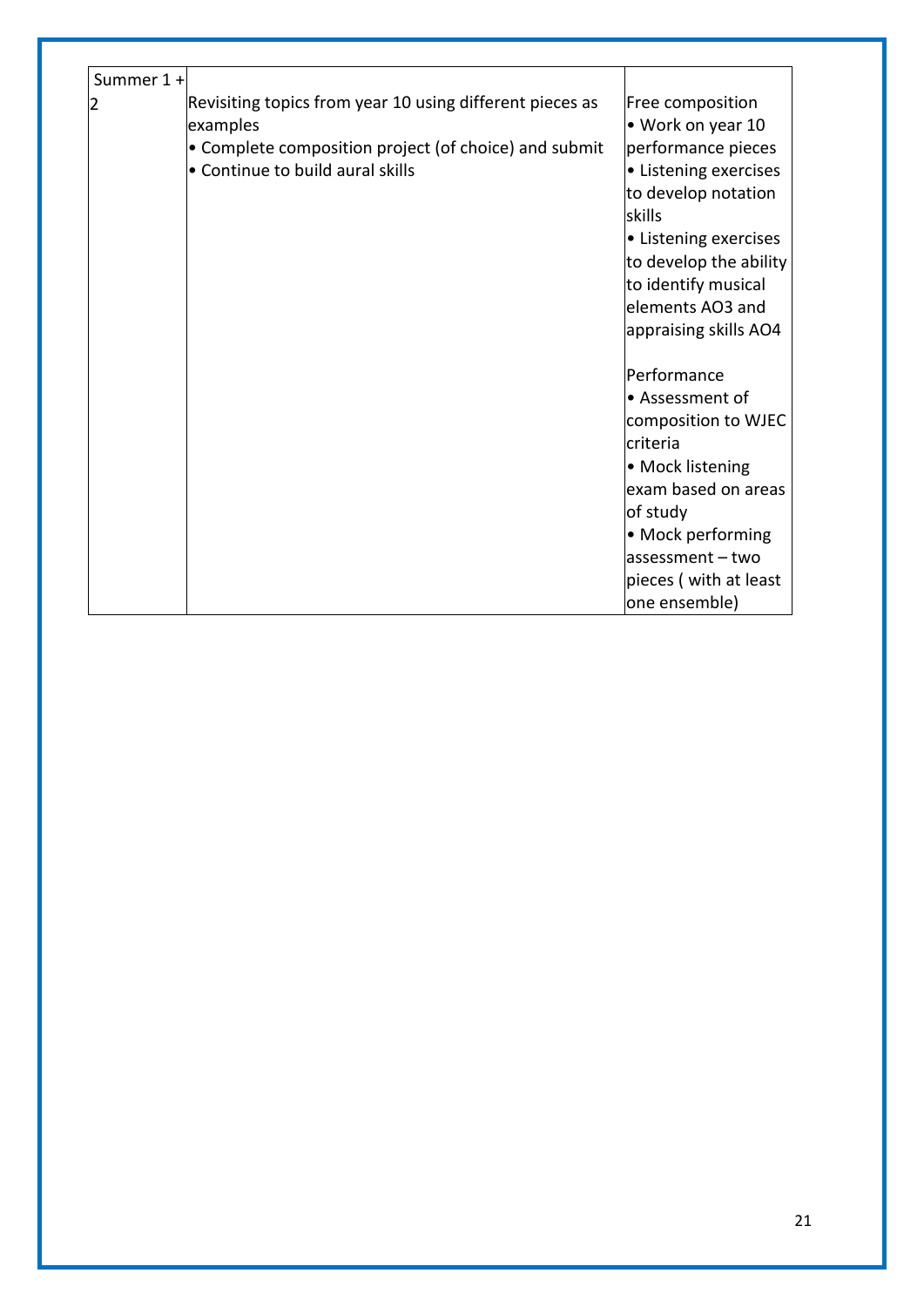# **Diploma in Engineering Technologies**

Engineering Technologies is a wide-ranging course that involves many aspects of trade related skills. The course is an introduction to most technical and allied trades. The full course requires students to complete six individual units, three mandatory (Engineering environment awareness, Engineering Techniques and Engineering Maths and Science principles) and three technical units (Hand Fitting, CAD, MIG Welding).

It involves many skills that students will learn through the course such as:

- planning tasks
- independent working
- measuring and marking using basic mathematics
- safe use of hand and power tools
- safe use of machinery
- technical drawing
- basic machinery maintenance

**The course is assessed with both an online multiple-choice exam and practical assessments.** Students will do the three mandatory units this year. Each unit will involve learning theory-based knowledge that relates to the Engineering industry as well as carrying out a variety of practical task. If a student shows competence and works hard then they may move on to the technical units earlier.

### **Homework is set once per cycle**

### **What we require from our students:**

- Hard work in a physical environment
- Listen to instructions
- Be safe
- Good behaviour
- Independent thinking
- Meet deadlines and keep up to date with work
- Effort to improve your skills
- Be positive and enjoy the course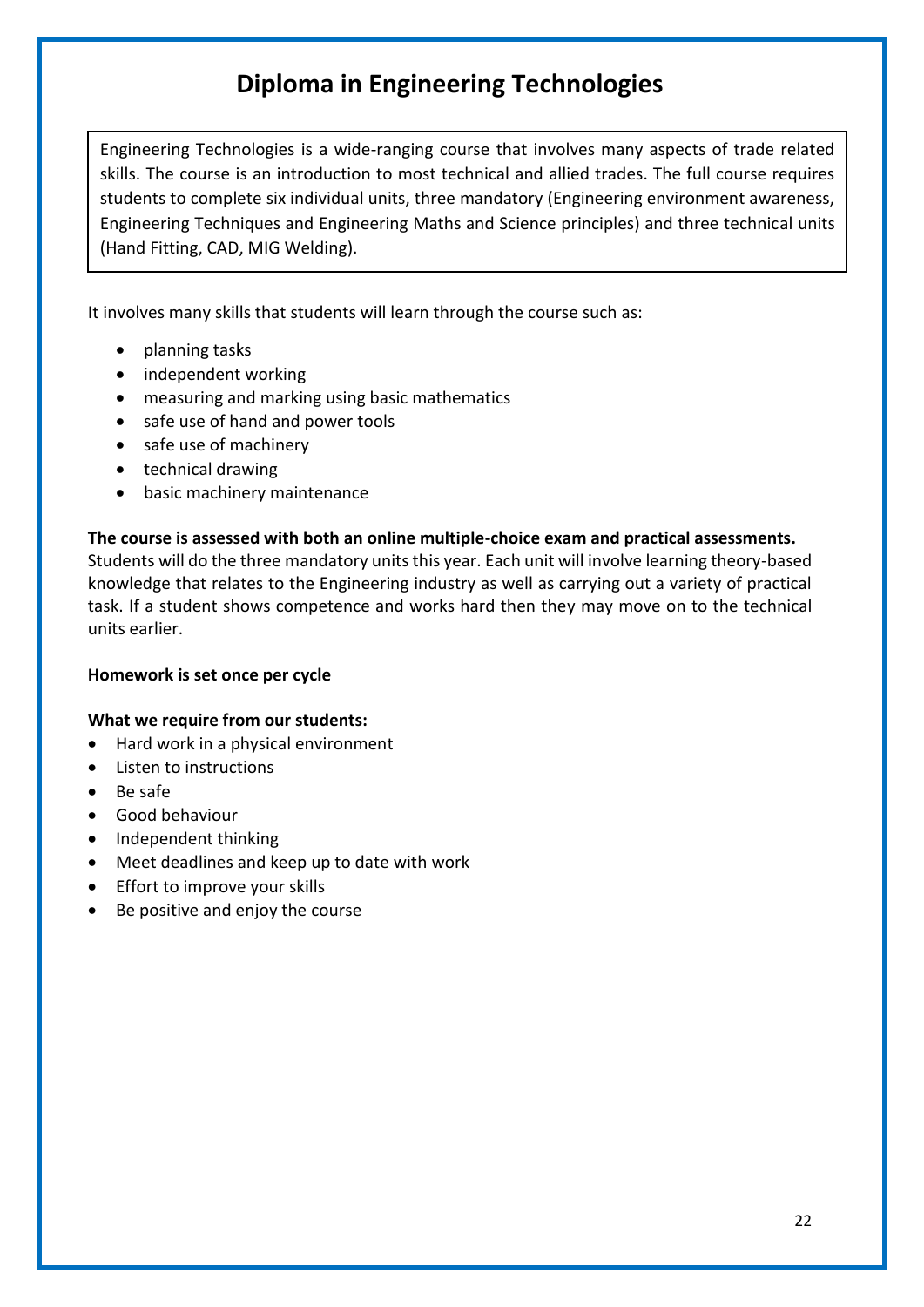# **GCSE Food and Nutrition [Wales]**

Food and Nutrition equips learners with the knowledge, understanding and skills required to cook and apply the principles of food science, nutrition and healthy eating. It encourages learners to cook and enables them to make informed decisions about food and nutrition and allows them to acquire knowledge in order to be able to feed themselves and others affordably and nutritiously, now and later in life. It will also help those wishing to pursue a career in the food industry.

### **Content**

Students will have the opportunity to develop their knowledge and understanding of the following six areas:

- Food commodities
- Principles of nutrition
- Diet and good health
- The science of food
- Where food comes from
- Cooking and food preparation

Students will also be given the opportunity to develop technical skills through carrying out a range of practical and experimental work. This opportunity will allow learners to develop sound technical skills whilst exploring and consolidating knowledge and understanding relating to food preparation and nutrition.

#### **Assessment**

Unit 1: Written examination: 1 hour 30 minutes 40% of qualification

Unit 2: Food and Nutrition in Action Non-examination assessment

Assessment 1: The Food Investigation Assessment: 20% of the total marks available will be allocated to a scientific food investigation which will assess the learner's knowledge, skills and understanding in relation to the scientific principles underlying the preparation and cooking of food.

Assessment 2: The Food Preparation Assessment 40% of the total marks available will be allocated to a task which assesses the learner's knowledge, skills and understanding in relation to the planning, preparation, cooking and presentation of dishes to form a menu.

### **What we require from our students:**

- Hard work
- Listen to instructions
- Be safe
- Provide ingredients for practical work
- Meet deadlines and keep up to date with work
- Produce homework
- Effort to improve your skills
- Good behaviour
- Be positive and enjoy the course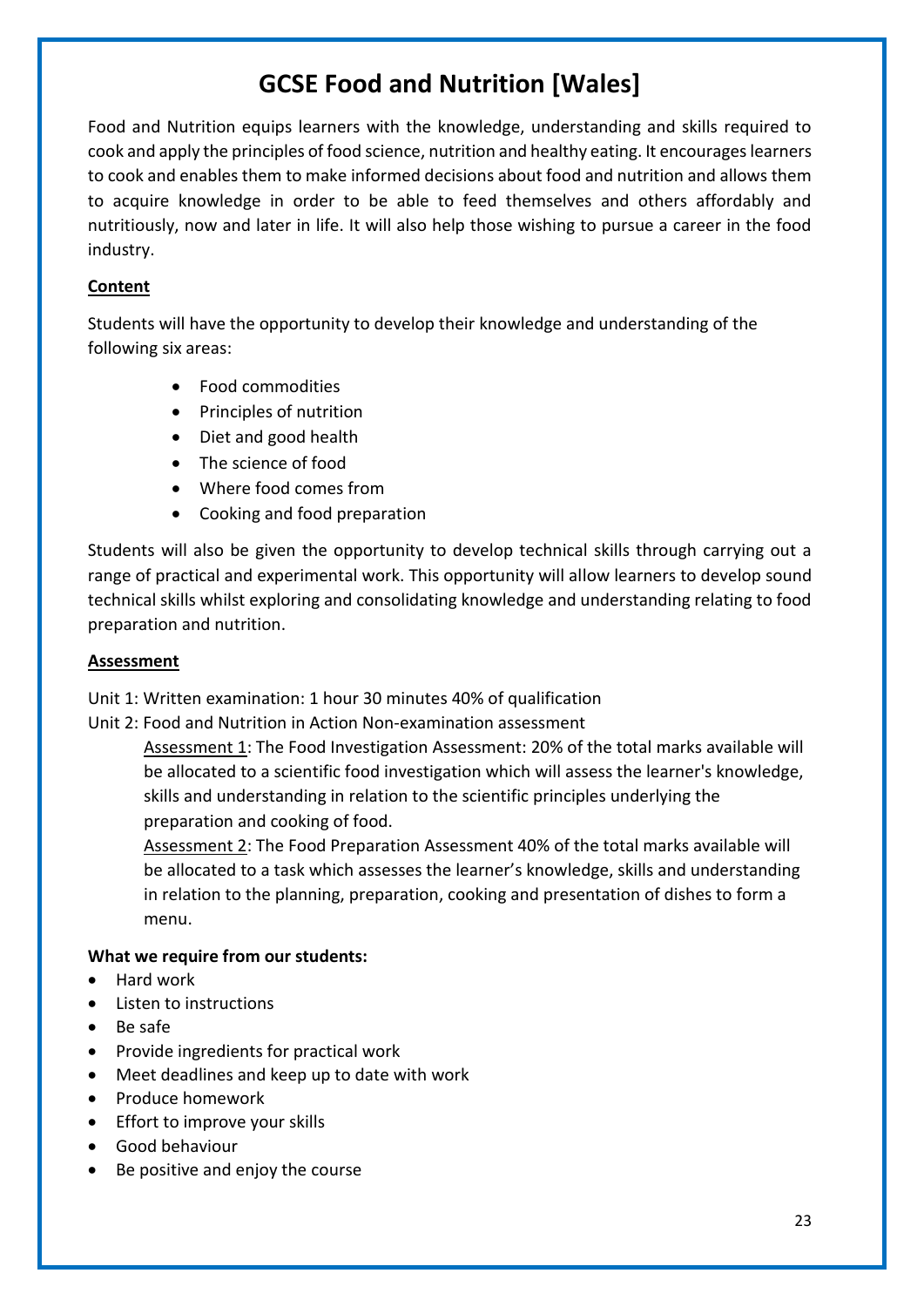# **Geography**

WJEC GCSE Geography adopts an enquiry approach to the study of geographical information, issues and concepts. It is based on the principle that geographical education should enable learners to become critical and reflective thinkers by engaging them actively in the enquiry process. Content is organised around key questions and learners should be encouraged to pose geographical questions of their own.

The full programme of study is outlined below:

| <b>WJEC GCSE Geography</b>                    | % of GCSE | Exam   | <b>Teaching</b> |
|-----------------------------------------------|-----------|--------|-----------------|
|                                               |           |        | times           |
| Unit 1                                        | 40%       | 1hr30  | Y10             |
| <b>Changing Physical and Human Landscapes</b> |           |        |                 |
| Unit 2                                        | 40%       | 1hr 30 | Y11             |
| <b>Environmental and Development Issues</b>   |           |        |                 |
| Unit 3                                        | 20%       | CA     | Y11             |
| <b>Fieldwork enquiry</b>                      |           |        |                 |

### **Unit 1: Changing Physical and Human Landscapes**

The core themes assessed in this unit are:

- Landscapes and physical processes
	- Distinctive landscapes in Wales
	- Landform processes and change in the UK
- Rural-urban links
	- The links between rural and urban areas in Wales
	- Population and urban change in the UK
	- Issues in contrasting global cities

All students will study these two themes. The students will also study **one** of the following topics:

- Tectonic processes and landforms
- Coastal hazards and their management

This unit is 40% of the GCSE and is examined in the summer of Year 11.

### **Useful links**

-

[http://resources.wjec.co.uk](http://resources.wjec.co.uk/) [www.bbc.co.uk/bitesize](http://www.bbc.co.uk/bitesize) <https://www.echalk.co.uk/> <http://www.sln.org.uk/geography/> <http://www.internetgeography.net/> **If you need any further support please contact Mr D. Johnson at the School.**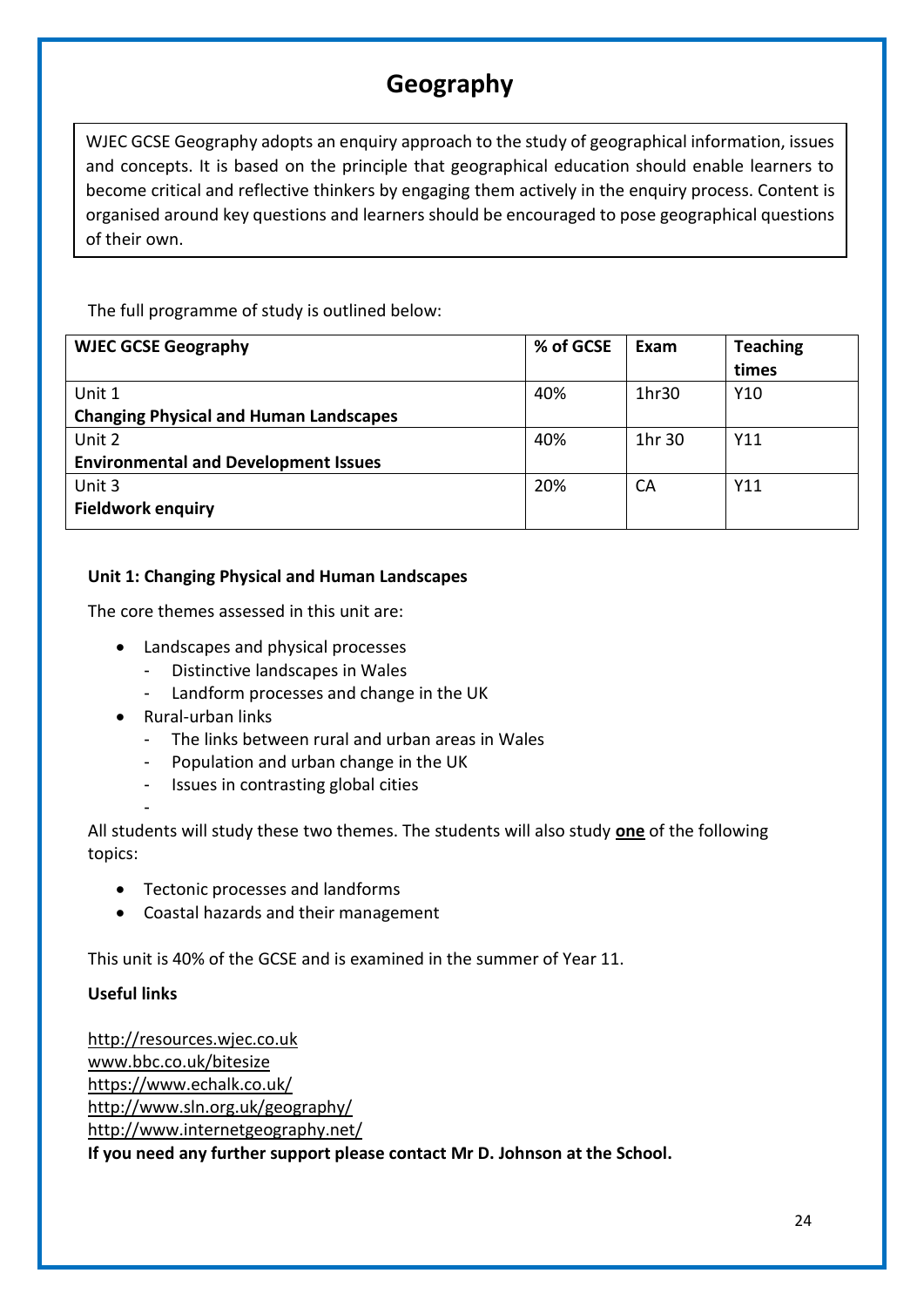# **Health and Social Care and Childcare**

| WJEC GCSE Health and Social Care and Childcare         | % of        | Exam            | Teaching times |
|--------------------------------------------------------|-------------|-----------------|----------------|
|                                                        | <b>GCSE</b> |                 |                |
| Unit 1 Human growth, development and well-being        | 40%         | 1 hr 30<br>mins | Y10            |
| Unit 2 Promoting and maintaining health and well being | 60%         | СA              | Y11            |

### **Course Content and Assessment**

**In Year 10** all students will gain knowledge and understanding of the growth, development and well-being of individuals from conception to old age. This includes study of physical, social emotional and intellectual health, the importance of active participation on health, public health and health promotion across the lifespan, and well-being, factors which affect health and wellbeing, the interdependence of physical and mental health and the tools available to support good mental health.

**Key points -Unit 1:** Human growth, development and well-being Written examination: 1 hour 30 minutes 40% of Single Award qualification 80 marks: 100 UMS An assessment (either taken onscreen or as a written paper), comprising of a range of question types to assess specification content related to human growth, development and well-being. All questions are compulsory

Students will be required to work hard and be expected to show initiative throughout the course. Health is a fascinating and fast-moving area as new treatments, diseases and ways of providing care evolve. If successful at Health and Social Care and Childcare GCSE pupils will be able to progress onto the Level 3 Health and Social Care course in the sixth form.

**If you need any further information, please contact Mr D.R.Payne at the School.**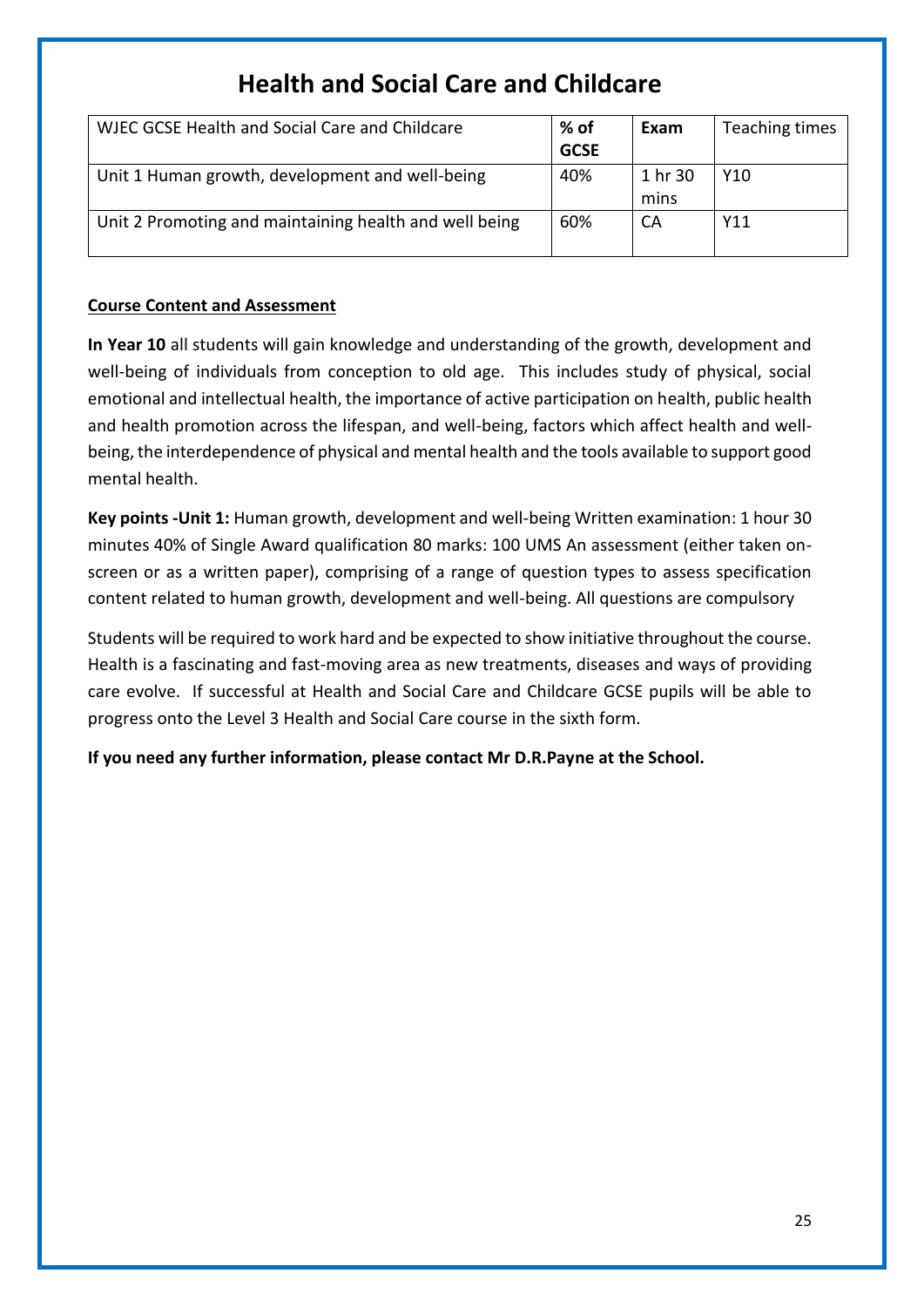## **History**

Year 10 students are the first to begin the **new** WJEC History GCSE course. The full programme of study is outlined below.

| <b>WJEC GCSE History (New)</b>               | % of        | Exam   | <b>Teaching</b> |
|----------------------------------------------|-------------|--------|-----------------|
|                                              | <b>GCSE</b> |        | times           |
| Unit 1                                       | 25%         | 1hr    | Y10             |
| Depression War and Recovery 1930-1951        |             |        |                 |
| Unit 2                                       | 25%         | 1hr    | Y10             |
| <b>USA 1910-1929</b>                         |             |        |                 |
| Unit 3                                       | 30%         | 1hr 15 | Y11             |
| Development of Warfare c.1250 to the present |             |        |                 |
| Unit 4                                       | 20%         | СA     | Y11             |
| <b>Controlled Assessment</b>                 |             |        |                 |

We have started the course with Unit 2 and will be moving onto Unit 1 in February of Year 10. Students will have regular opportunities to develop their knowledge and understanding of the historical context. Students will be provided with revision guides later in the course and should take every opportunity to attempt past paper practice. When working with past papers students should be encouraged to focus their answers directly on the question set and must provide relevant factual support in their answers if they want to achieve the higher marks. In addition to what the school provides there is much excellent support on the WJEC GCSE History site.

**If you need any further support please contact Miss T.A Leighton at the School.**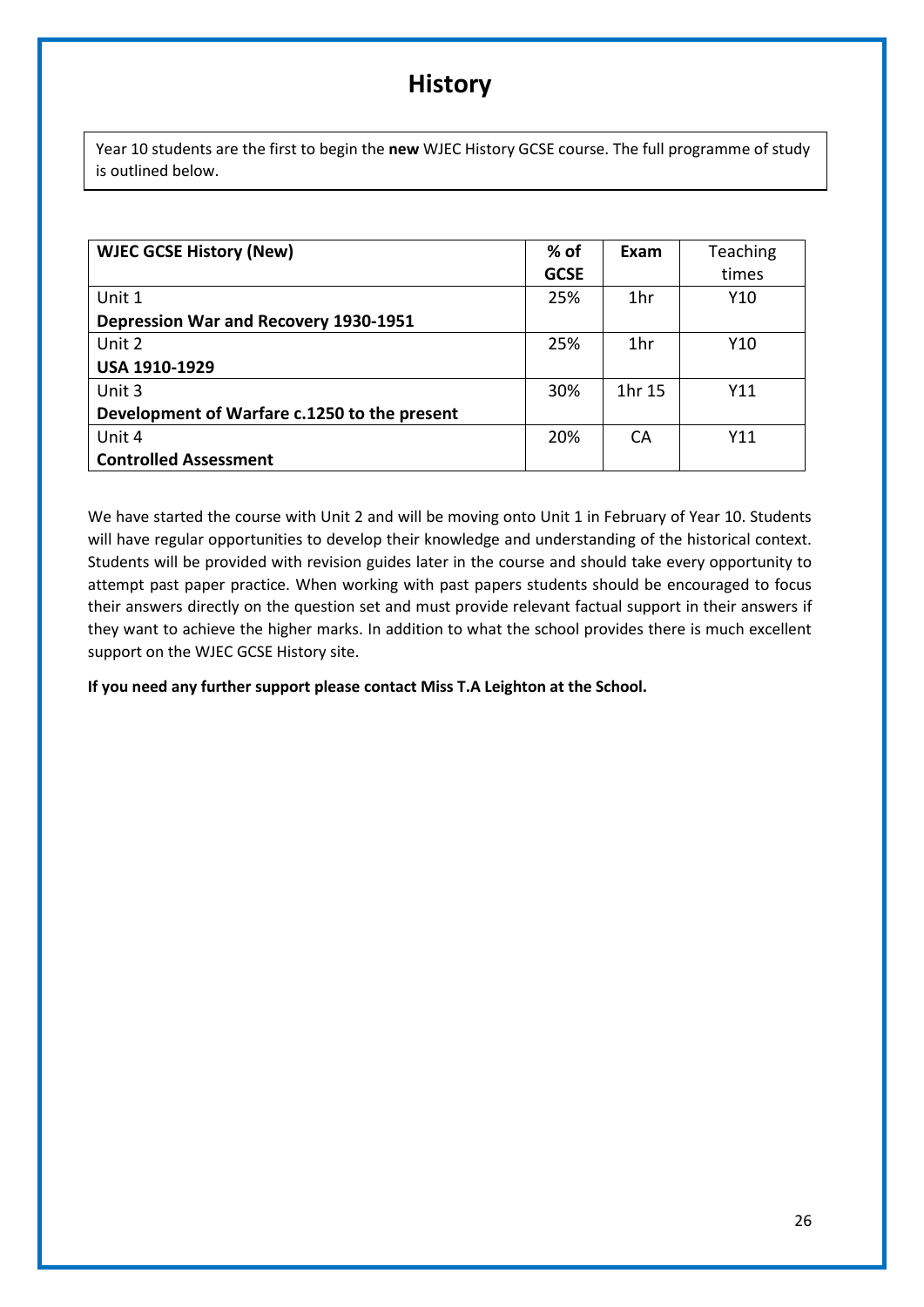# **Information Technology**

Information and Communication Technology gives students the opportunity to identify and solve real problems by designing information and communication systems in a wide range of contexts related to their personal interests. Information and Communication Technology develops students' interdisciplinary skills and their capacity for imaginative, innovative thinking, creativity and independence.

The course builds upon the knowledge, understanding and skills established at KS3, enabling students to become competent users of word processing, spreadsheet modelling, data handling and multimedia software and to be autonomous users of information and communication technology.

Students also become familiar with the different applications and effects of information and communication technology at home, in school, in business and in industry.

The specification is divided into a total of 4 units and is the equivalent of 1 GCSE:

- Unit 1: Understanding ICT.
- Unit 2: Solving Problems with ICT.
- Unit 3: ICT in Organisations.
- Unit 4: Developing Multimedia ICT Solutions.

|        |                           | Weighting | <b>Marks</b> | <b>UMS</b> |
|--------|---------------------------|-----------|--------------|------------|
| Unit 1 | Understanding ICT         | 20%       | 80           | 40         |
| Unit 2 | Solving Problems with ICT | 30%       | 80           | 60         |
| Unit 3 | ICT in Organisations      | 20%       | 80           | 40         |
| Unit 4 | Developing Multimedia ICT | 30%       | 80           | 60         |
|        | Solutions                 |           |              |            |

| Unit 1                                                                                         | 20%                                                                                   | 1% hours | <b>Examination Paper</b>                                                                       |  |  |
|------------------------------------------------------------------------------------------------|---------------------------------------------------------------------------------------|----------|------------------------------------------------------------------------------------------------|--|--|
| This examination will assess the requirements of the Key Stage 4 Programme of Study for        |                                                                                       |          |                                                                                                |  |  |
|                                                                                                | Information and Communication Technology and the functional elements of ICT in a home |          |                                                                                                |  |  |
| and school context.                                                                            |                                                                                       |          |                                                                                                |  |  |
| Unit 2                                                                                         | <b>Controlled Assessment</b><br>30%<br>22% hours                                      |          |                                                                                                |  |  |
|                                                                                                |                                                                                       |          | This controlled assessment consists of a portfolio of work which shows students' attainment    |  |  |
|                                                                                                |                                                                                       |          | in obtaining and interpreting different types of information; using, developing and            |  |  |
|                                                                                                |                                                                                       |          | communication information to meet the purpose of their studies and presenting the results      |  |  |
|                                                                                                |                                                                                       |          | of their work. This assignment will assess the practical aspects of the functional elements of |  |  |
| ICT.                                                                                           |                                                                                       |          |                                                                                                |  |  |
| Unit 3<br>20%<br>1% hours<br><b>Examination Paper</b>                                          |                                                                                       |          |                                                                                                |  |  |
| This examination paper will assess the 'application' content of ICT in a business and industry |                                                                                       |          |                                                                                                |  |  |
| context.                                                                                       |                                                                                       |          |                                                                                                |  |  |
| 22% hours<br><b>Controlled Assessment</b><br>Unit 4<br>30%                                     |                                                                                       |          |                                                                                                |  |  |
| This controlled assessment will give students the opportunity to develop a piece of work using |                                                                                       |          |                                                                                                |  |  |
| multimedia software following a single task brief issued by the WJEC.                          |                                                                                       |          |                                                                                                |  |  |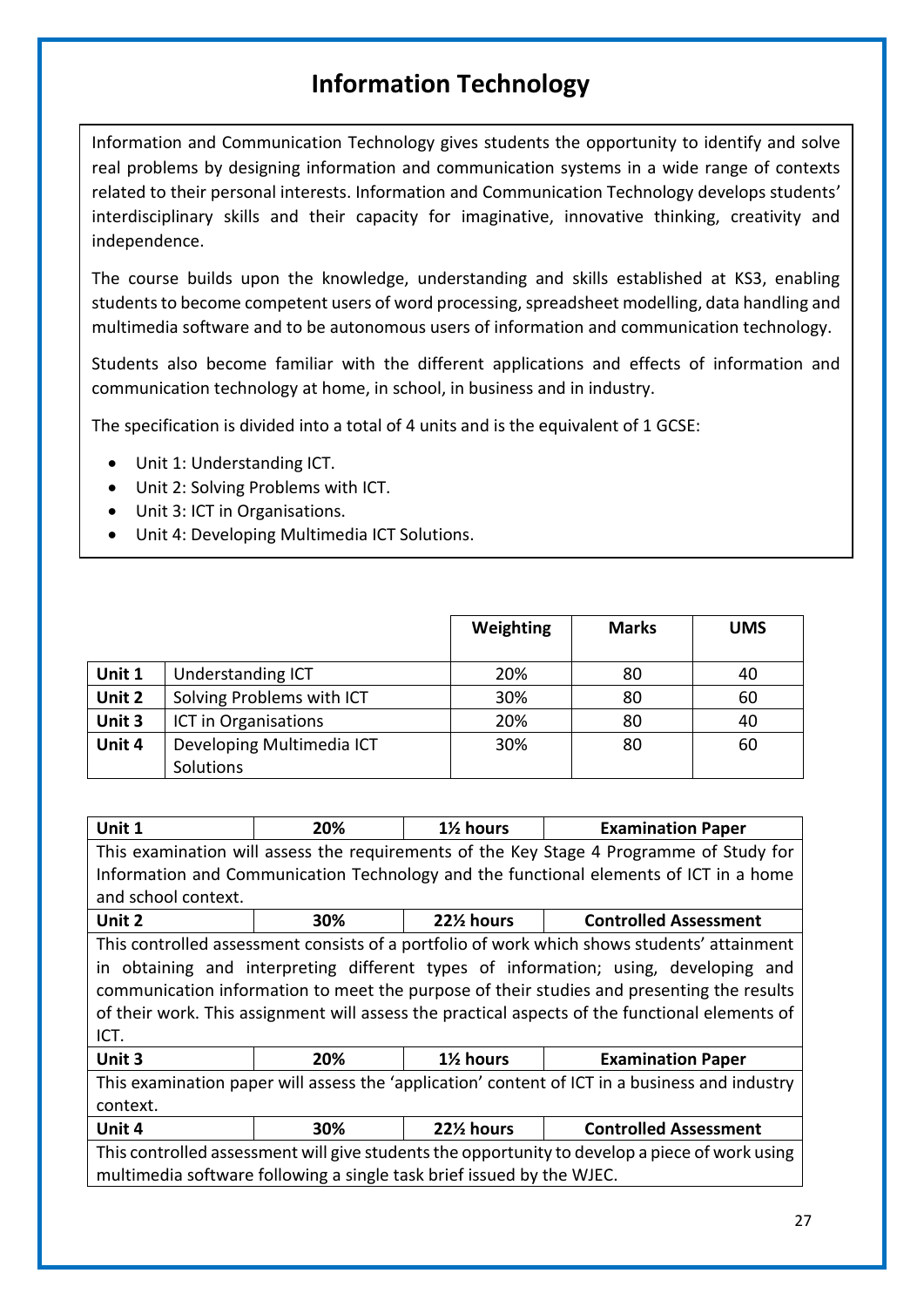# **Modern Foreign Languages**

There are no controlled tasks in MFL but 100% final exam broken up into the 4 disciplines. It will be decided in year 11 if your son/daughter will be entered for Higher/Foundation. This decision is based on Key Piece marks and class-work. (Please note, due to specification changes in Edexcel Mandarin, the new 9-1 grading system will replace A\*-G.)

By taking a language at GCSE you will have amazing skills and a valuable talent that is applicable to almost everything you do. A language GCSE builds on what you have already learnt in years 7, 8 and 9 and you probably know more than you think. Language classes are still fun and interactive and you cover things at a slightly quicker pace and in more detail than previously. Plus, by taking a language GCSE you will not just learn the language, you will get to find out about other people, countries and cultures. By the end of the GCSE course you will be able to communicate confidently and spontaneously in your chosen language. Globally minded students are the future!

| Unit 1 | Speaking  | 7-9 minutes (Foundation tier)       |                      |
|--------|-----------|-------------------------------------|----------------------|
|        |           | 10-12 minutes (Higher tier)         | 25% of qualification |
| Unit 2 | Listening | 35 minutes (Foundation tier)        |                      |
|        |           | 45 minutes (Higher tier)            | 25% of qualification |
| Unit 3 | Reading   | 1 hour (Foundation tier)            |                      |
|        |           | 1 hour 15 minutes (Higher tier)     | 25% of qualification |
| Unit 4 | Writing   | 1 hour 15 minutes (Foundation tier) |                      |
|        |           | 1 hour 30 minutes (Higher tier)     | 25% of qualification |

### **Exams**

### **Topic areas covered at GCSE in all languages:**

Youth culture, lifestyle choices, customs and traditions, home and locality, tourism, global sustainability, current study, enterprise, employability and future plans.

### **The course will enable learners to:**

- develop their ability to communicate confidently and coherently with native speakers in speech and writing, conveying what they want to say with increasing accuracy
	- express and develop thoughts and ideas spontaneously and fluently
	- listen to and understand clearly articulated, standard speech at near normal speed
	- deepen their knowledge about how language works and enrich their vocabulary in

order for them to increase their independent use and understanding of extended language in a wide range of contexts

• acquire new knowledge, skills and ways of thinking through the ability to understand and respond to a rich range of authentic spoken and written material, adapted and abridged, as appropriate, including literary texts

• develop awareness and understanding of the culture and identity of the countries and communities where the language is spoken

• develop language learning skills both for immediate use and to prepare them for further language study and use in school, higher education or in employment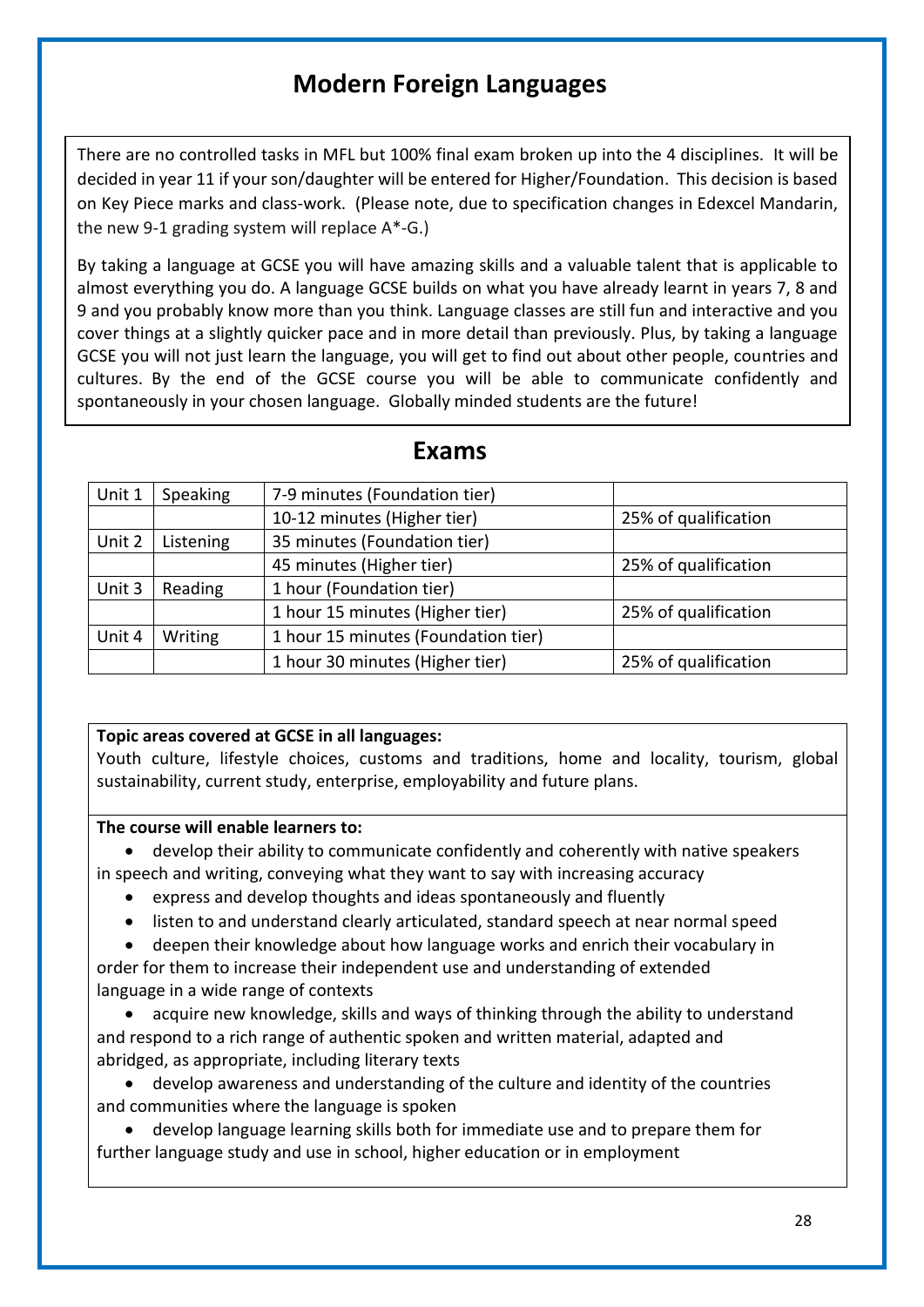# **Physical Education**

The course is designed to give candidates an opportunity to extend and apply their skills through a practical activity. Lessons are divided into theory and practical lessons which are mainly fitness based and designed to consolidate candidates learning of the factors that underpin physical activity and sport.

#### **UNIT 1: Theory**

Introduction to physical education: The subject content focuses on five key areas, three of which are covered in year 10:

- Health, training and exercise
- Exercise physiology
- Movement analysis
- Psychology of sport and physical activity
- Socio-cultural issues in sport and physical activity.

#### **There is no written examination in year 10**.

#### **Practical**

Pupils will be assessed through **three** practical activities which includes a personal fitness programme (50% of the final mark).

Practical activities will be assessed during core PE lessons, tournaments and extra-curricular fixtures throughout the year.

**Coursework**: Pupils will plan and perform a personal fitness programme for one of their chosen practical activities over 8-12 weeks. (8% of qualification).

| Unit 1: Theory                                                                                                            |           |
|---------------------------------------------------------------------------------------------------------------------------|-----------|
| Introduction to physical education.                                                                                       |           |
| Written examination: 2 hours (Year 11)                                                                                    |           |
| 50% of qualification                                                                                                      | 100 marks |
| Learners will be assessed through a range of short and extended questions. The questions will be                          |           |
| based on audio visual stimuli and other sources.                                                                          |           |
| <b>Unit 2: Practical</b>                                                                                                  |           |
| The active participant in physical education.                                                                             |           |
| Non-exam assessment                                                                                                       |           |
| 50% of qualification                                                                                                      | 100 marks |
| Learners will be assessed in <b>three</b> different activities in the role of performer in at least one <b>individual</b> |           |

Learners will be assessed in **three** different activities in the role of performer in at least one **individual** sport, one **team** sport and **one** other (team or individual). One activity will be a **major** activity which will have a personal fitness programme linked to the activity.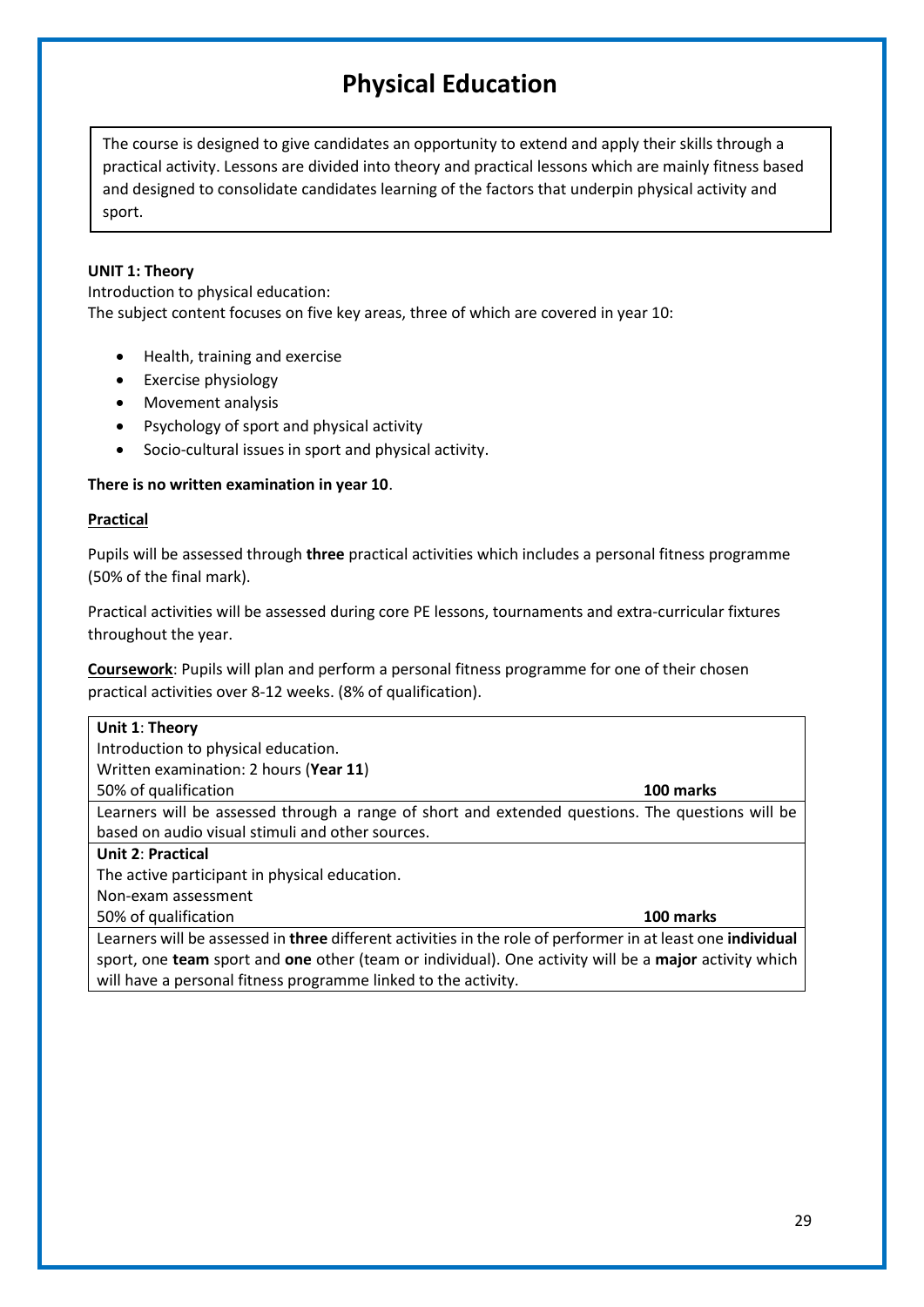# **Product Design**

Product Design covers many areas as there are so many consumer products designed, made and sold to different target markets. Product Design is creatively thinking of new ideas for either new products that solve problems or redesigning existing products so they are better and help improve people's lives.

### **It involves many skills that students will learn through the course such as:**

- creative thinking
- drawing and presentation skills
- CAD 2d design and 3d CAD
- CAM Laser cutting and rapid proto-typing
- making skills
- modelling skills
- research
- extended writing
- ICT
- group work and working together
- independent working
- time management

Product design is not restricted to one area of design such as furniture or vehicles as product designers are more versatile and use their skill sets to solve problems.

Good design can be simple and uses a range of technologies and materials.

### **The course (50% practical 50% exam)**

Students will do three projects this year. Each project will involve learning different skills and builds knowledge and understanding ready for the exam and coursework in Year 11.

### **The projects are:**

- sustainable design
- user centered design

### **Homework: Set once a week**

What we require from our young designers:

- Hard work
- Listen to instructions
- Be safe
- Good behaviour
- Creative thinking
- Meet deadlines and keep up to date with work
- Produce homework
- Effort to improve your skills
- Be positive and enjoy the course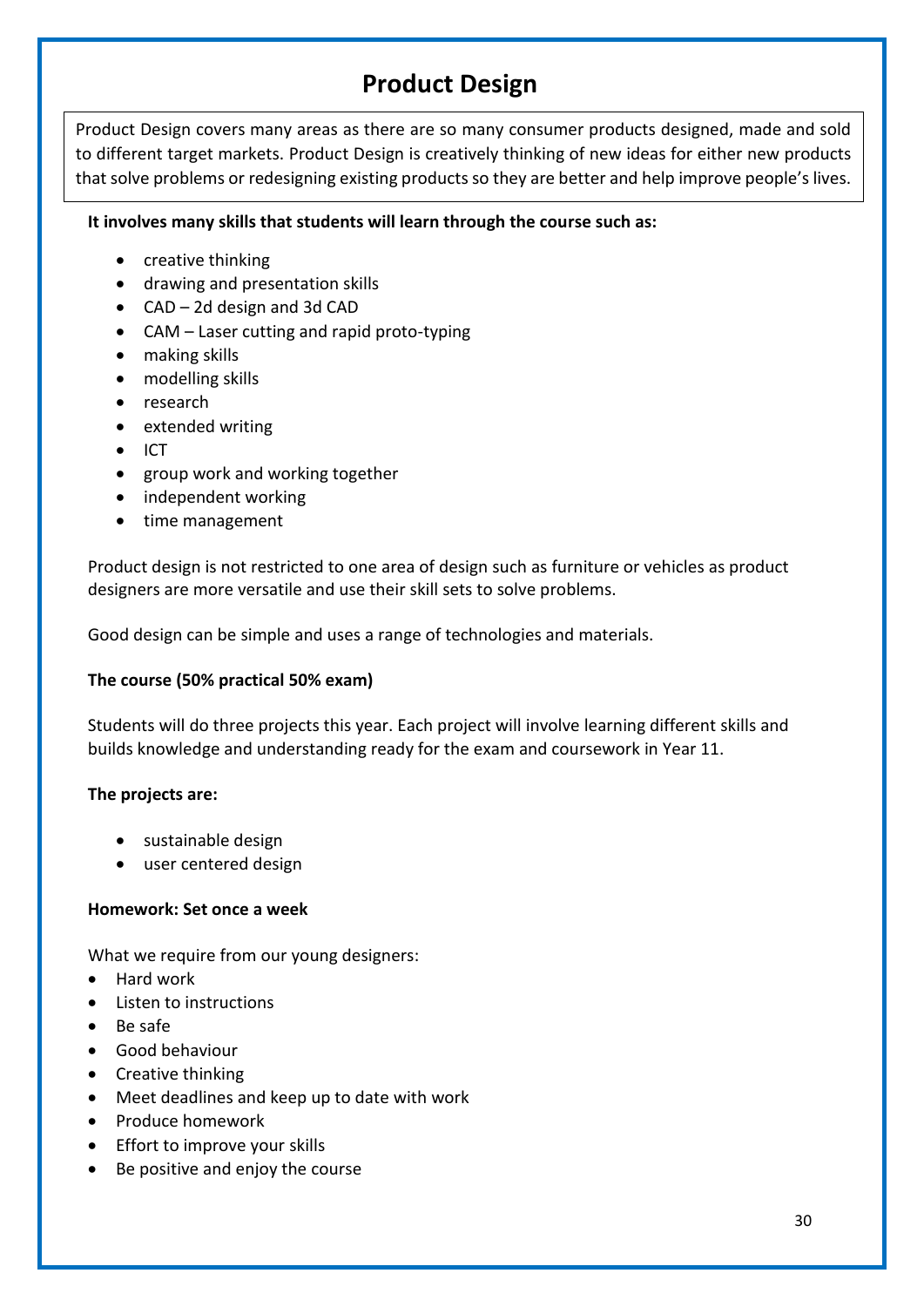# **Religious Studies**

WJEC GCSE Religious Studies provides opportunities for candidates to follow a course that is coherent and that balances knowledge of core beliefs, teachings and practices of at least two religions, with an understanding of how they can be applied to philosophical and ethical themes. Content is organised around key questions and learners should be encouraged to pose ethical questions of their own.

The full programme of study is outlined below:

| <b>WJEC GCSE Religious</b>  | % of GCSE | Exam    | <b>Teaching times</b> |
|-----------------------------|-----------|---------|-----------------------|
| <b>Studies</b>              |           |         |                       |
| Unit 1                      | 50%       | 2 hours | Y10                   |
| <b>Religion and Ethical</b> |           |         |                       |
| <b>Issues</b>               |           |         |                       |
| Unit 2                      | 50%       | 2 hours | Y11                   |
| <b>Religion and</b>         |           |         |                       |
| <b>Philosophical Issues</b> |           |         |                       |

### **Year 10:**

### **Unit 1: Religion and Ethical Issues**

The core themes assessed in this unit are:

- Christianity
	- •Beliefs: God and Jesus as God Incarnate
	- •Practices: Morality and Church
- Judaism
	- •Beliefs: The concept of God and Sacred Place
	- •Practices: Practices that demonstrateg beliefs about God and Worship in the home and the synagogue
- Issues of Life and Death
	- •The world
	- •The origin and value of human life
	- •Beliefs about the afterlife
- Issues of Good and Evil
	- •Crime and Punishment
	- •Forgiveness
	- •Good, Evil and Suffering

This unit is 50% of the GCSE and is examined in the summer of Year 11.

### **Useful links**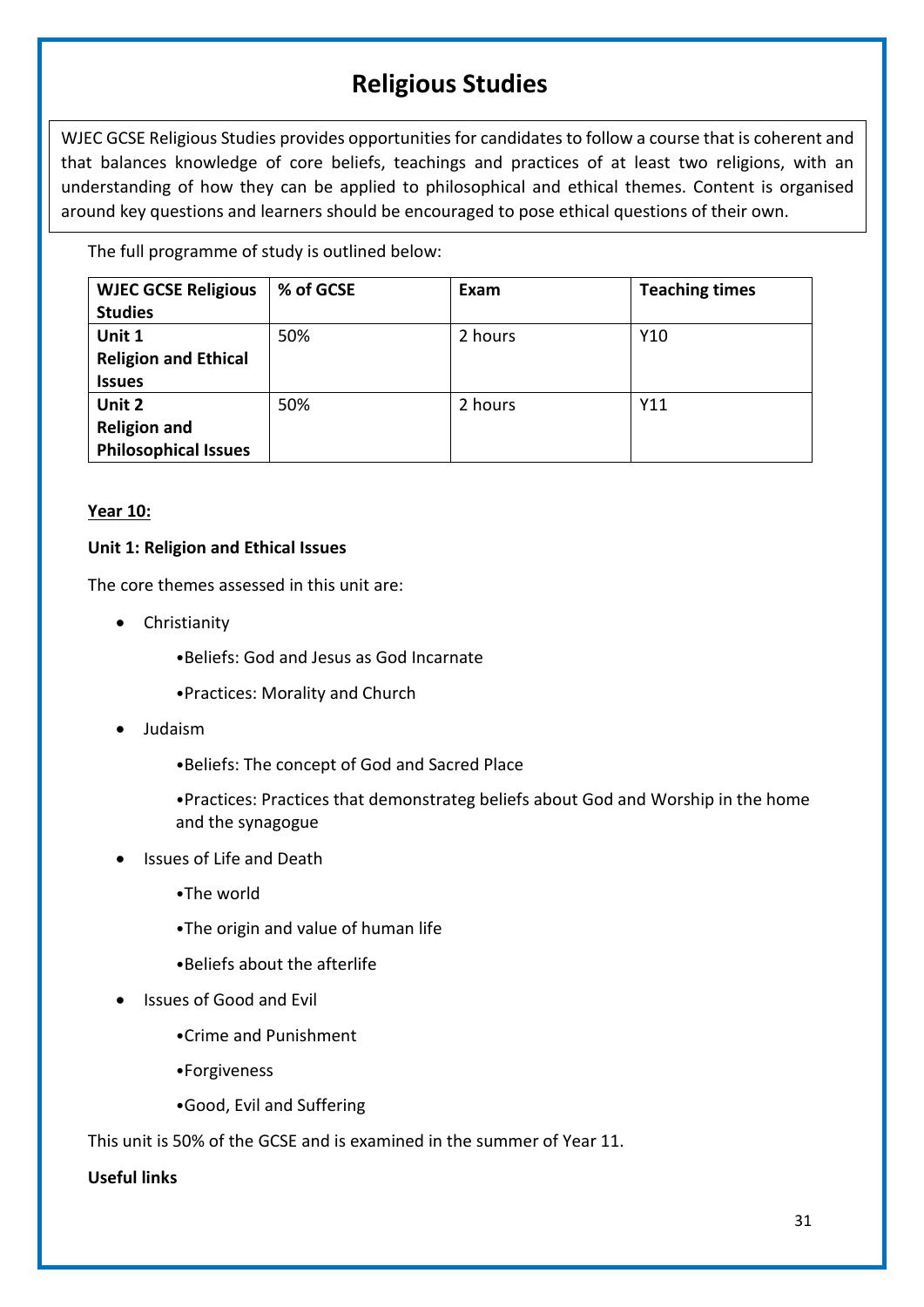[http://resources.wjec.co.uk](http://resources.wjec.co.uk/)

[www.bbc.co.uk/bitesize](http://www.bbc.co.uk/bitesize)

**If you need any further support please contact Mrs J. Jacques-Butterworth at the School.**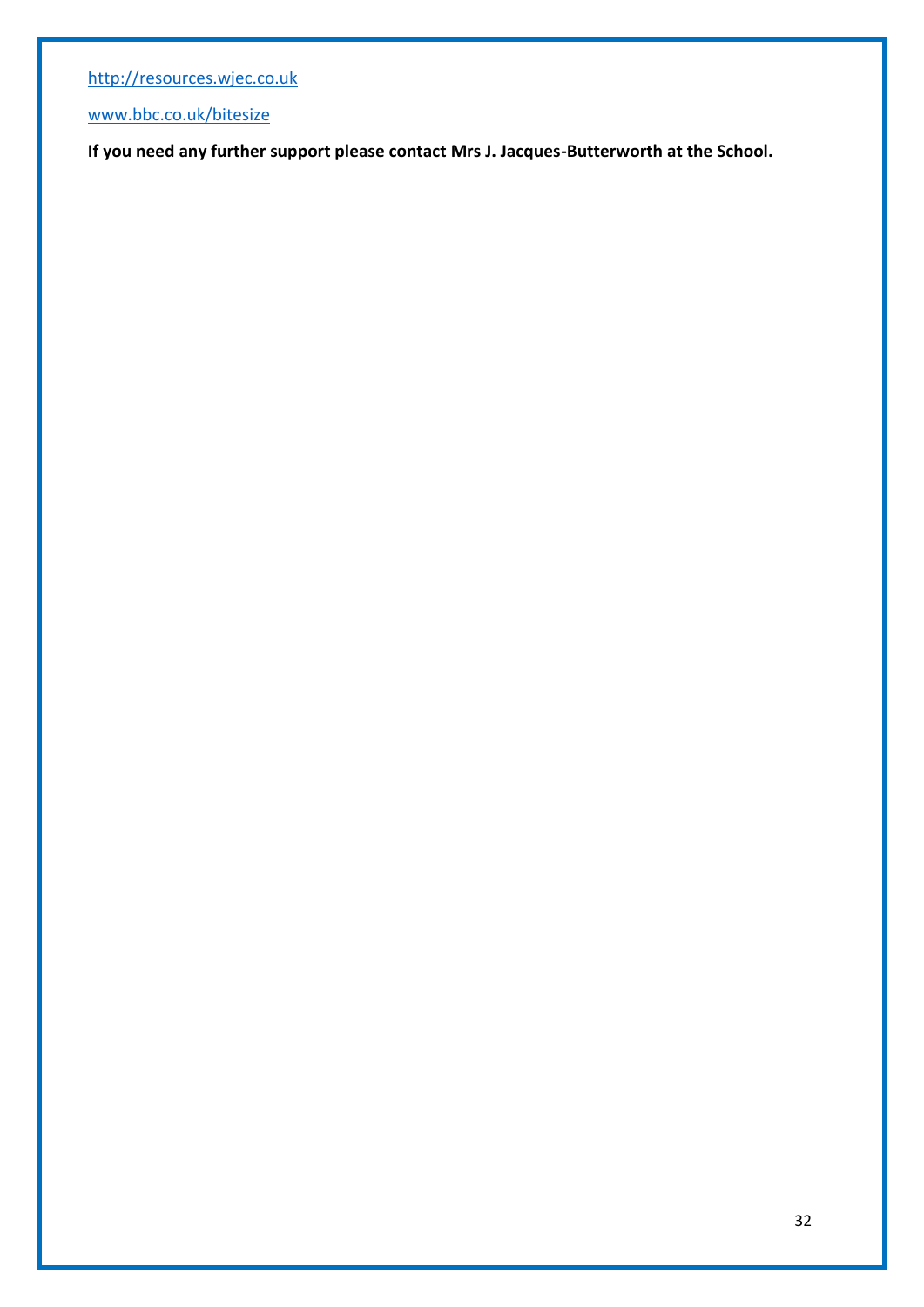# **Welsh Baccalaureate**

### **Key Stage 4 Welsh Baccalaureate**

Through the Welsh Baccalaureate students will raise their skills levels and confidence, allowing them to take their place as a responsible and active citizen within a diverse society. The Welsh Baccalaureate also provides them with the opportunity to develop their knowledge and understanding of society, the community in which they live and an awareness of global issues and events.

The Welsh Baccalaureate is based on a Skills Challenge Certificate and Supporting Qualifications. The requirements of **both** the Skills Challenge Certificate **and** Supporting Qualifications **must** be met in order for students to achieve the overarching Welsh Baccalaureate.



The Skills Challenge Certificate consists of four components which you will complete during Year 10 and Year 11.

Year 10 September to December

• Global Citizenship Challenge – this challenge requires students to respond to a global issue by raising awareness of the issue to an audience in a creative and innovative way.

Year 10 January to March

• Enterprise and Employability Challenge - this challenge requires students to develop a business idea and proposal, and with final proposals pitched to a panel of experts.

Year 10 April to July

• Community Challenge – this challenge will provide students with the opportunity to select an activity from one of the following community themes: social/welfare, neighbourhood enhancement or coaching. In school activities are provided over two days but students are encouraged to plan and arrange their own activities.

These three challenges are worth 50% of the Skills Challenge Certificate.

**There is no Welsh Baccalaureate exam.**